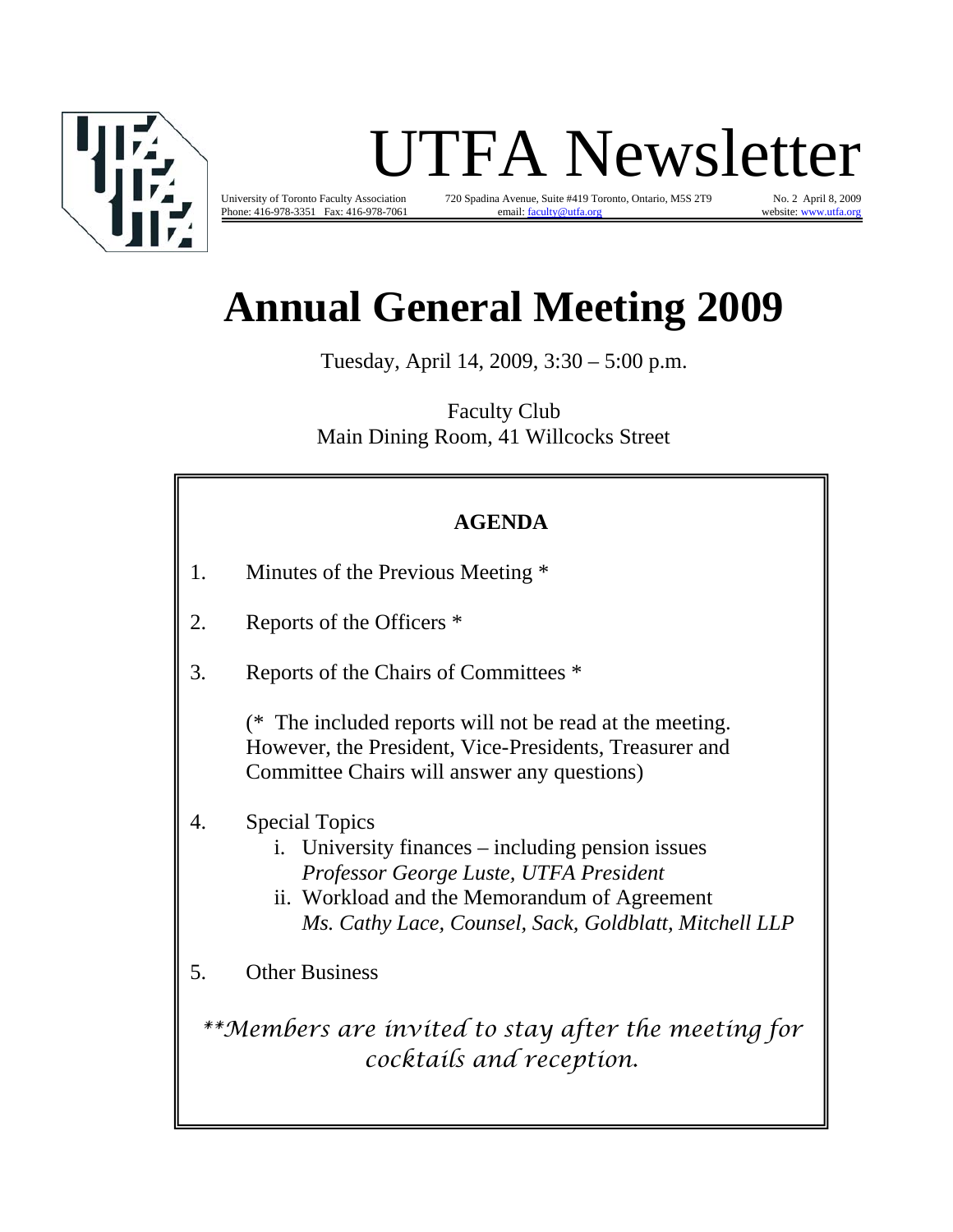## **Minutes of the 2008 Annual General Meeting Tuesday, April 15, 2008**

W. Nelson called the meeting to order at 3:40 p.m. as quorum had been reached.

1. Minutes of the Previous Meeting

J. Rosenthal, seconded by E. Barbeau, moved that:

the minutes be approved as distributed.

Carried.

2. Reports of the Officers

W. Nelson said that written reports were included in the Newsletter and asked the members if they had any questions of the Officers or Chairs.

#### Report of the President

There were no questions.

Report of the Vice-President, Salary, Benefits and Pensions

There were no questions.

Report of the Vice-President, Grievances

There were no questions.

Report of the Vice-President, University and External Affairs

There were no questions.

Report of the Treasurer

There were no questions.

3. Reports of the Chairs of Committees and Working Groups

Report of the Chair of the Appointments Committee

There were no questions.

#### Report of the Chair of the Librarians Committee

There were no questions.

Report of the Chair, Teaching Stream Committee

There were no questions.

Report of the Chair of the Membership Committee

There were no questions.

Report of the Joint Working Group on Pension Plan Governance and Funding

There were no questions.

Report of the Joint Working Group on Benefits

There were no questions.

Report of the Joint Working Group on Salaries for Professors Outside the Tenure Stream and Salary Floors and Maximums

There were no questions.

Report of the Joint Working Group on Workload and Work/Life Balance

There were no questions.

- 4. Special Topics
	- i. Tenure Turnbacks Update on Association Grievance

C. Messenger spoke about a decision of the Grievance Review Panel (GRP) that was in UTFA's favor. She said that a hearing was held in March, and a decision was received in April, on the Association Grievance. This decision had nothing to do with the President's turnback of tenure but involved the right of a faculty member who had resigned from the University to appeal a negative tenure decision to the University's Tenure Appeal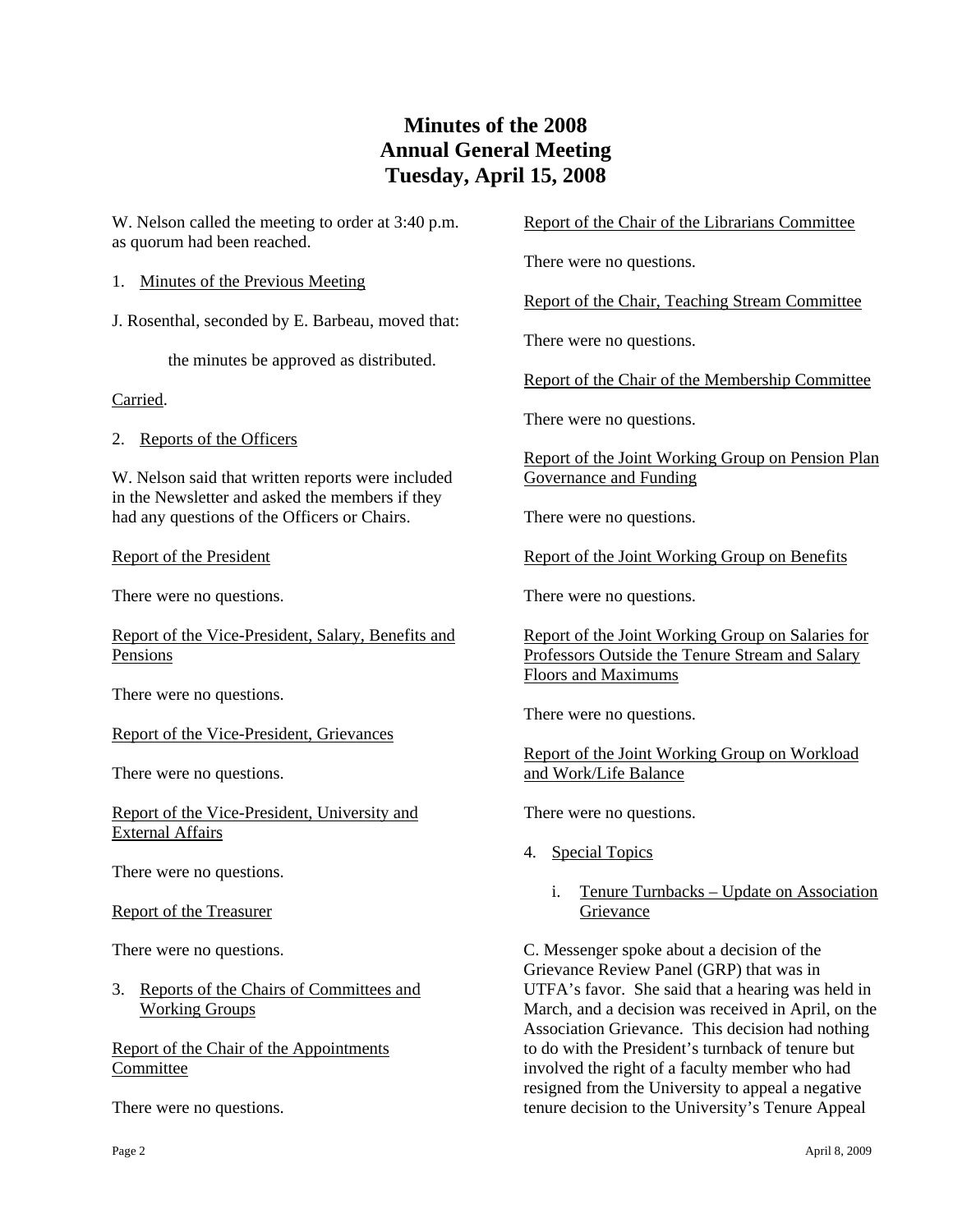Committee and to have the right to a second tenure review. The faculty member who had been denied tenure accepted a position elsewhere but wanted to continue the tenure appeal. The GRP decision granted the right of a member to continue an appeal even after terminating employment with the University. This is an important win for UTFA and its members.

The GRP will be hearing the Association Grievance on April 25 about the Presidential denial of tenure to four faculty members. These four members were denied tenure by the President after receiving positive recommendations from their committees. The U of T Administration agreed to settle with these four members. In three of the four cases, second committees were granted and no UTAC hearings were held. The one who was not granted a second committee resigned. The other three are now waiting for a second committee to be formed. If they do not obtain tenure after the second review, the decision of the second tenure committee cannot be appealed.

C. Messenger reported that this year the President has not overturned any positive decisions by a tenure committee. UTFA will not receive the statistics for 2007–08 for some months yet and won't know until then how many people received or were denied tenure at the committee level.

The members discussed what the implications would be if UTFA won the Association grievance on the Presidential denials. C. Messenger said that an appeal can take two or more years. Some departmental disruption is inevitable.

C. Messenger noted that the Association Grievance does not have anything to do with any member's individual grievance.

G. Luste said that UTFA feels strongly that there is something wrong with the tenure review process when the President, an Administrator, can trump and reverse a decision by the Tenure Review Committee, a peer review decision. G. Luste said that when the tenure policy was put in place the framers probably did not envisage or anticipate that the President might overturn positive recommendations.

 ii. Pension Governance – Update on **Discussions** 

G. Luste said that it is unfortunate that most people don't think about their pension until they are nearing retirement. By that time it is often too late to reverse accumulated problems. As part of the last round of Salary, Benefits and Pensions negotiations UTFA and the U of T agreed to form four joint working groups, one of which was the Joint Working Group on Pension Plan Governance and Funding. Martin Teplitsky, the mediator/arbitrator, remains seized only on this issue. If the two parties fail to reach unanimous agreement he will mediate/arbitrate on the pension governance issue (not the funding issue). The working group has one year to reach a unanimous agreement.

The working group had several meetings and general principles were agreed upon. UTFA's general principles are that:

- The cornerstone of a pension governance process is that it must recognize, reflect and facilitate the discharge of fiduciary duty. This requires that plan members and their interests be brought to bear on key decisions and thus be part of the decisionmaking process.
- Pension plans must represent the beneficiaries and no one else.
- They must be free from any suspicion of conflict of interest.
- They have to be autonomous institutions.
- They must be accountable.
- They must be able to communicate with their constituents – the people for whom they are trustees.

At these meetings the working group discussed how the employer has its own financial issues as the governor of the pension plan and how it was left up to the Business Board to make decisions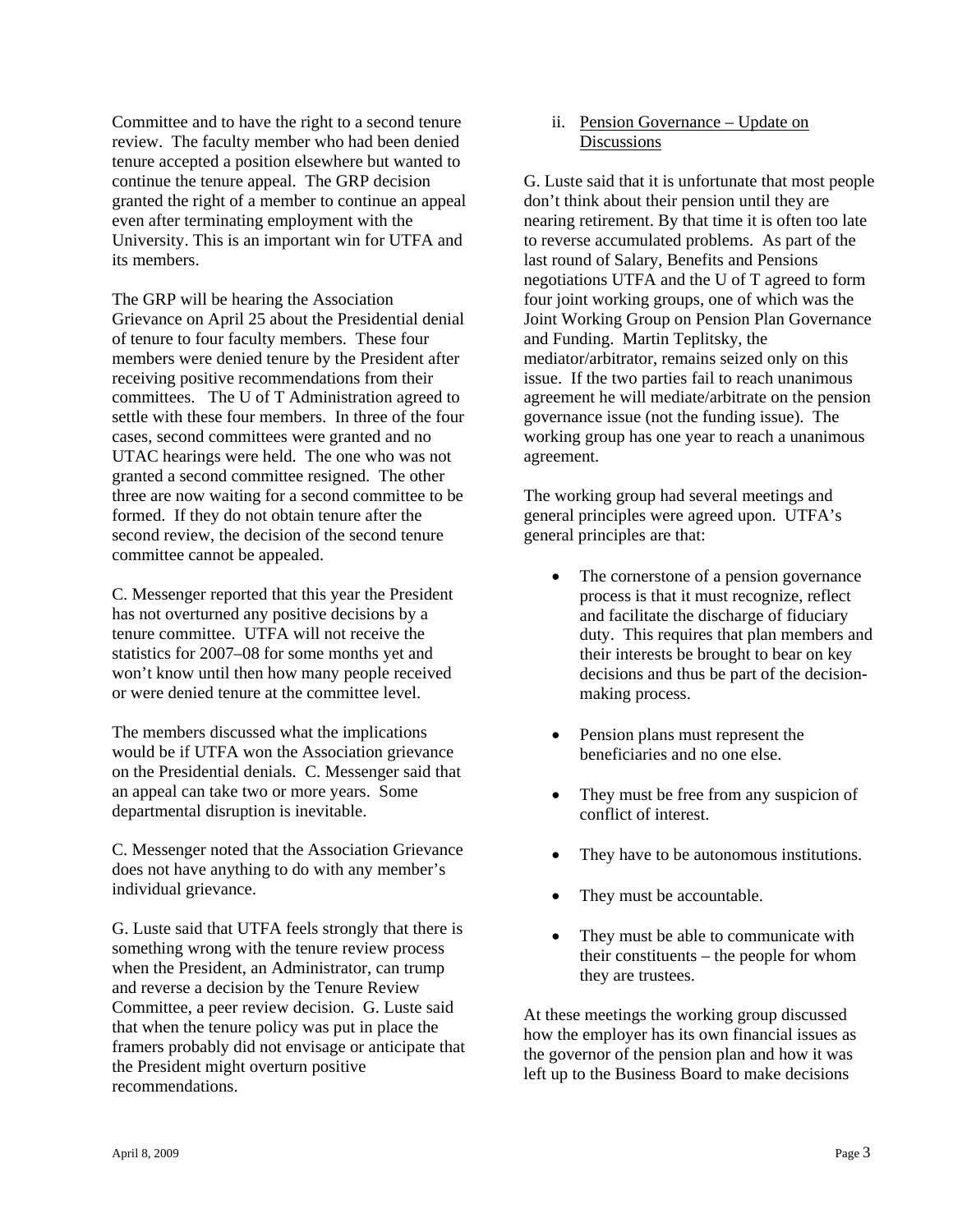about the money in the pension plan along with their other responsibilities.

UTFA's representatives on this committee are George Luste (co-chair), Laurence Booth and Jun Nogami. The representatives for the U of T are Vice-President Angela Hildyard (co-chair), Catherine Riggall and Sheila Brown. Both sides have also brought in pension lawyers and actuaries to assist.

Initial and specific proposals made by UTFA at the Working Group are:

- That the pension plan assets for faculty and librarians be separated from the current plan. Faculty and librarians represent a well-defined interest group that negotiates its own terms separately from the 20 or so unions that are also in the current plan. And while faculty and librarians represent about 65% of the dollars, or current pension assets and liabilities, they only represent about 35% of the members of the current plan. At other major universities, like UBC, the faculty and librarians have their own plan and governance.
- That a new and distinct 'Faculty Pension Plan Board' be created with oversight for investments, administration and communication. This Board would have the sole fiduciary duty to represent the best interests of the pension plan members.
- That at least two and preferably three of the members of this Board be faculty and librarians appointed by UTFA. The preferred size of the Board would be seven members and thus the majority of the Board appointments would still come via the Business Board and Governing Council. Given the legacy liabilities in the current plan this is appropriate.
- That initially, to minimize any transition difficulties, UTAM be retained as investment manager and U of T HR and Hewitt as plan administrators.

At this time the Business Board decides on policy and procedures, UTAM carries out the investments, and Human Resources looks after the administration by sending out statements, etc. The members of the pension plan have little or no say in the governance of their pension assets. UTFA's proposal of having a new and distinct Faculty Pension Plan Board would allow UTFA to have pension plan members, both active faculty and retired faculty, sit on the independent board. The pension plan has legacy problems as a result of unilateral past decisions by the Administration and UTFA should not have to shoulder these legacy problems. The Administration should be responsible for what took place in the past and UTFA believes that UTFA's new proposed changes would be on a go-forward basis. The present representation on Business Board does include a few faculty but the vast majority of members are not faculty and do not represent our interests.

G. Luste said that whatever is mediated by Teplitsky has to be approved by UTFA Council. Not so if it is arbitrated. G. Luste said that the objectives are simple and obvious and he could not see why the pension plan is not being governed by both the plan sponsor and the beneficiaries of the plan.

The members discussed what would happen if unanimous agreement could not be reached with the U of T. G. Luste said that he believed that if both sides thought it constructive to extend the time limit they could agree to do so.

A member said that he heard that the U of T has a policy that states that someone who reaches retirement age and withdraws their pension cannot be employed by the U of T under contract or any other arrangement, and wondered if that was true. G. Luste said that if you continue employment with the U of T past the age of 65 and put money into the pension plan, you cannot take that money out, and you have to keep contributing to age 71. If you retired at 65 and a year later you are hired back, they can pay you and you can receive a pension. However, from age 65 to 71 if you have continuous employment you cannot get both a salary and your pension.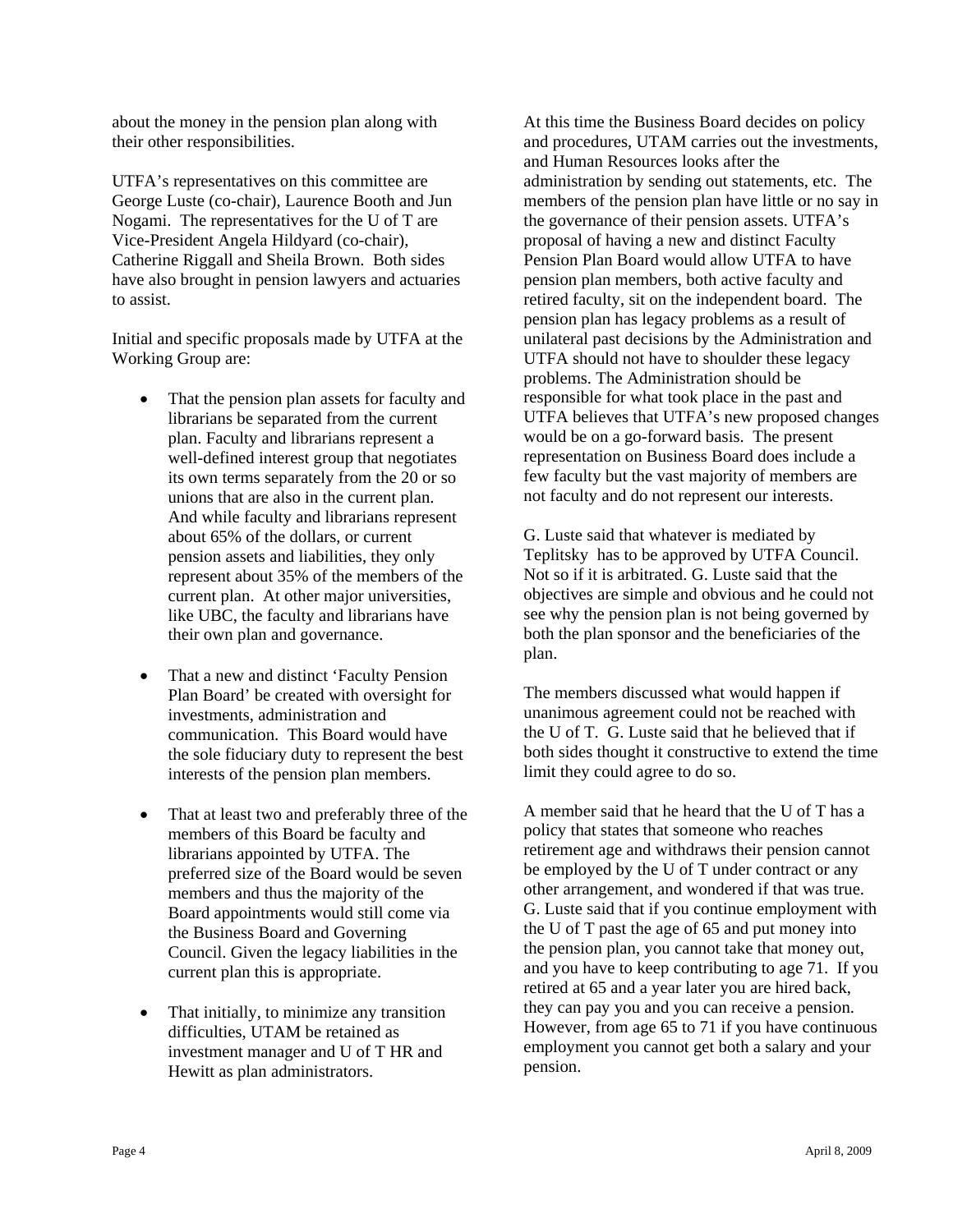A member commented on how the Administration and the faculty view the pension plan differently. Faculty and librarians view it as an earned right and the Administration views it as part of its financial budget.

G. Luste said that all of the pension money at the U of T is in one pool. When we negotiated the new retirement package, we agreed that if people want to work past 65 they will take a slight actuarial hit and if they retire early they will have a slight actuarial benefit. This is only possible because we have a common pool of money.

A member asked about the community of interest and why UTFA felt that it was to our disadvantage to be in a larger group for the pension plan. When it comes to health benefits there is usually an advantage if there is a larger group of people in the pool. Why would it be a disadvantage to continue to be in the same pool of money for the pension plan with the other members of the University?

G. Luste said that UTFA can only speak for its members. It cannot dictate to other groups, like USW. Different groups have different priorities as to what they want from the pension plan. UTFA's number one priority is that people who receive pensions not lose to inflation. Other groups do not seem to have that concern. Staff wants to increase the lower deck benefit. Faculty members often want to work beyond 65.

The members discussed the pros and cons of keeping UTFA's members' money in the same pension plan as the rest of the University. It was suggested that reducing the amount of money in the one plan would not benefit UTFA members and moving in that direction may not be the best way to proceed.

G. Luste said that UTFA is recommending that UTFA have between two and seven members on the new board. UTAM's Board of Directors has ten or eleven people and most are financiers and friends of the University. He does not believe that they represent the members of the plan. UTAM has put millions into hedge funds and a lot of those funds are doing poorly and we want to be present for the debate when decisions are being made.

G. Luste invited members to visit him at UTFA if they would like to discuss the pension plan further.

#### iii. Discussion of Possible Changes to Salaries, Benefits and Pension Agreement Ratification Protocol

S. Prudham said that he is co-chair of the Joint Working Group on Workload and Work/Life Balance. He said that a suggestion was made that changes should be made to the salary, benefits and pensions agreement ratification protocol and, after a brief overview, he would like to open the floor for discussion.

S. Prudham said that the SBP Negotiating Team met for a debriefing after the last round of negotiations and most had a common dissatisfaction about bargaining relations and about the ability we have to present our members. On page 11 of the AGM Newsletter, Tom Alloway wrote:

> *What we need is a new Memorandum of Agreement that requires both sides to engage in good-faith negotiation of all issues that pertain to the working conditions of faculty members and librarians. Obtaining a new agreement which will create a new relationship with the Administration is a task that UTFA needs to address as quickly and forcefully as we can. To achieve that, we need to do a better job of educating our members about how our relationship with the U of T Administration compares to the more effective relationships that Faculty Associations at other Canadian universities have with their administrations and about the changes that need to be made in order for us to negotiate more effectively about the full range of issues that affect the professional lives of all our members. During the next year, UTFA plans to undertake an outreach programme to explain the issues to our members more effectively and more thoroughly than we have in recent years and to seek broadly based support for our efforts to negotiate a new Memorandum of Agreement with the Administration.*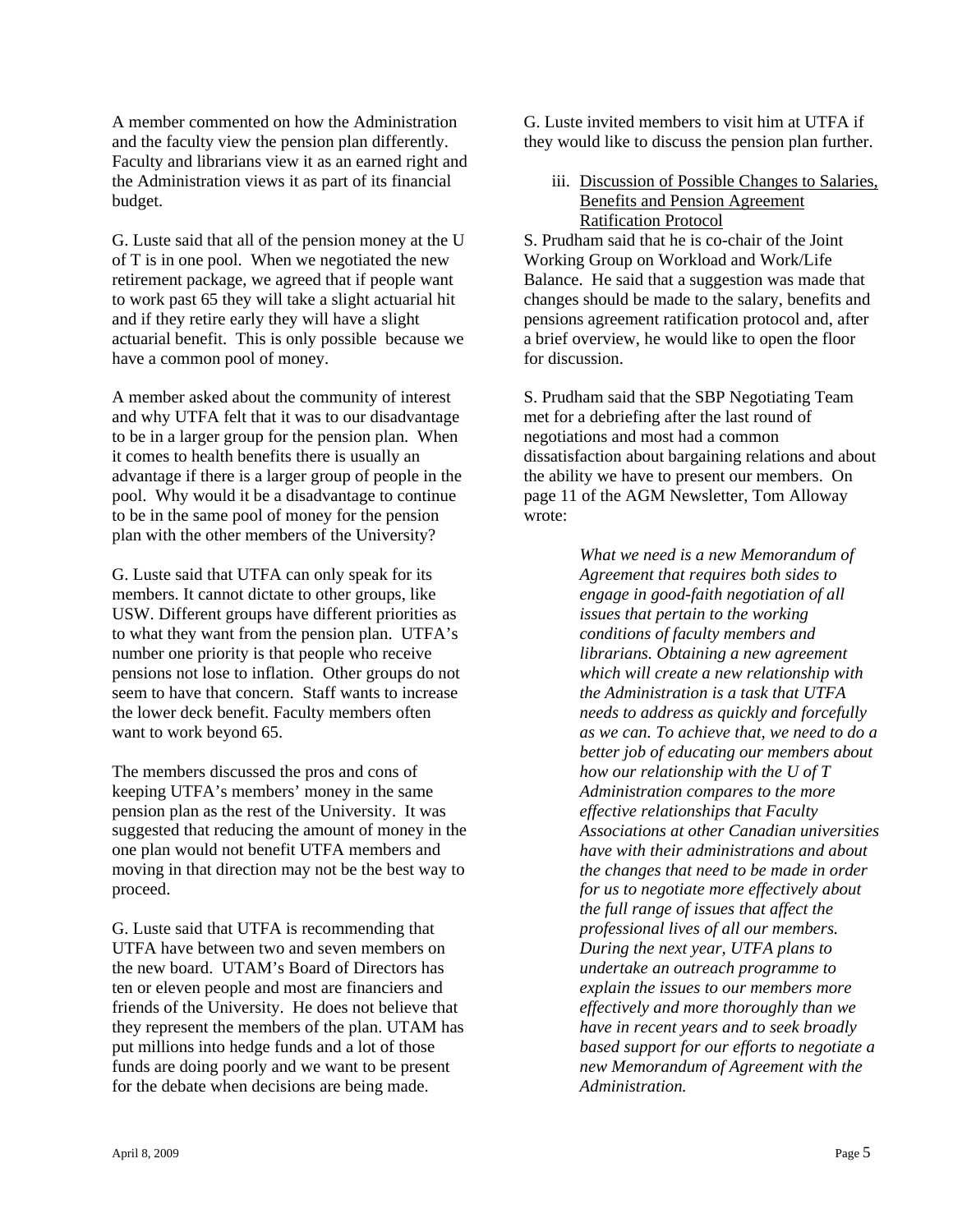S. Prudham said that it would be a lot of work to move forward with this initiative but it was felt that the issue of bargaining and making changes to the Memorandum of Agreement are connected. The members of the 2007 Negotiating Team suggested that a different method than what UTFA now has in place to ratify an agreement should be discussed. At present if there is a negotiated or mediated agreement it only has to be ratified by UTFA Council. This is not the case if an arbitrated decision is imposed. The proposed change is that a special general meeting would be called to get full ratification. Some pros to this change would be that it would directly engage our members in the bargaining process and would help to encourage the administration to talk about the subjects we want to discuss. The cons would be the logistics in getting people together to achieve quorum and get approval. S. Prudham opened the floor for discussion.

Several members commented on the pros and cons of the proposal. Some concerns were raised about ensuring adequate turnout to such a meeting in order to make the meeting representative of the membership. Also some concerns were raised about constraining the bargaining team. Others expressed support as a way to engage members more directly in bargaining and in UTFA. Also, members spoke in favour of this as a way to convey sentiment and commitment from members to the administration. It was also pointed out to the members present that, prior to the age of the Memorandum, this was in fact how UTFA operated.

No decision was sought or reached on this issue.

 iv. Input for Next Round of Salary, Benefits and Pensions Negotiations

T. Alloway said that at a debriefing meeting the Negotiating Team discussed what they thought should be proposed at the next round of SBP negotiations. He said that concerns have been raised about the restrictive character of Article 6 and the Memorandum of Agreement more generally. Discussion from the floor identified workload and some appointments concerns as among the most pressing issues going into the next round of negotiations.

5. Other Business

M. A. Guttman thanked the UTFA President, Executive and staff for all of their hard work over the past year. The members joined in her sentiments by applauding.

T. Alloway, seconded by J. Estes, moved that:

the meeting adjourn.

Carried.

The meeting adjourned at 5:00 p.m.

Chris Penn Administrative Assistant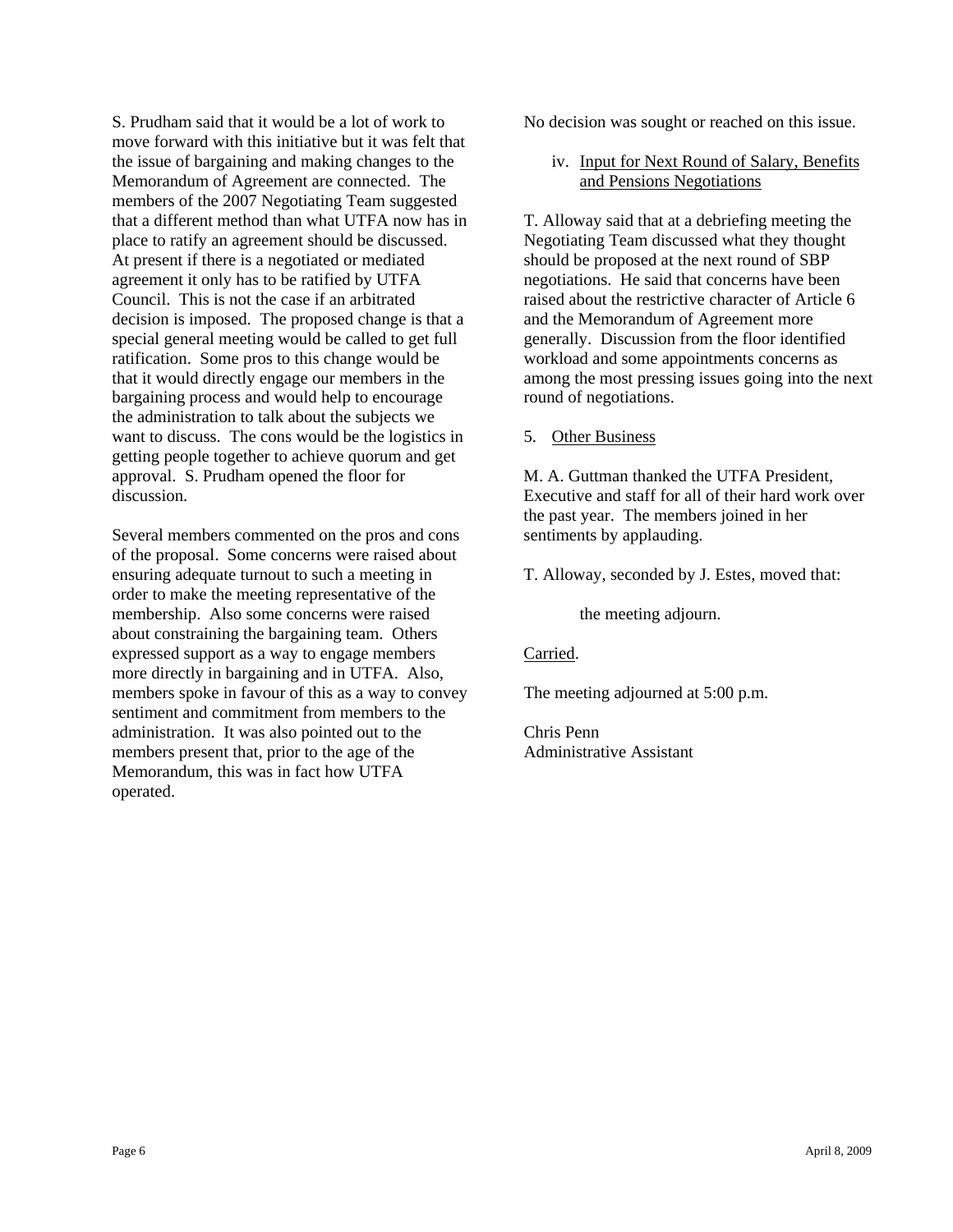# **Reports of the Officers and Chairs of Committees**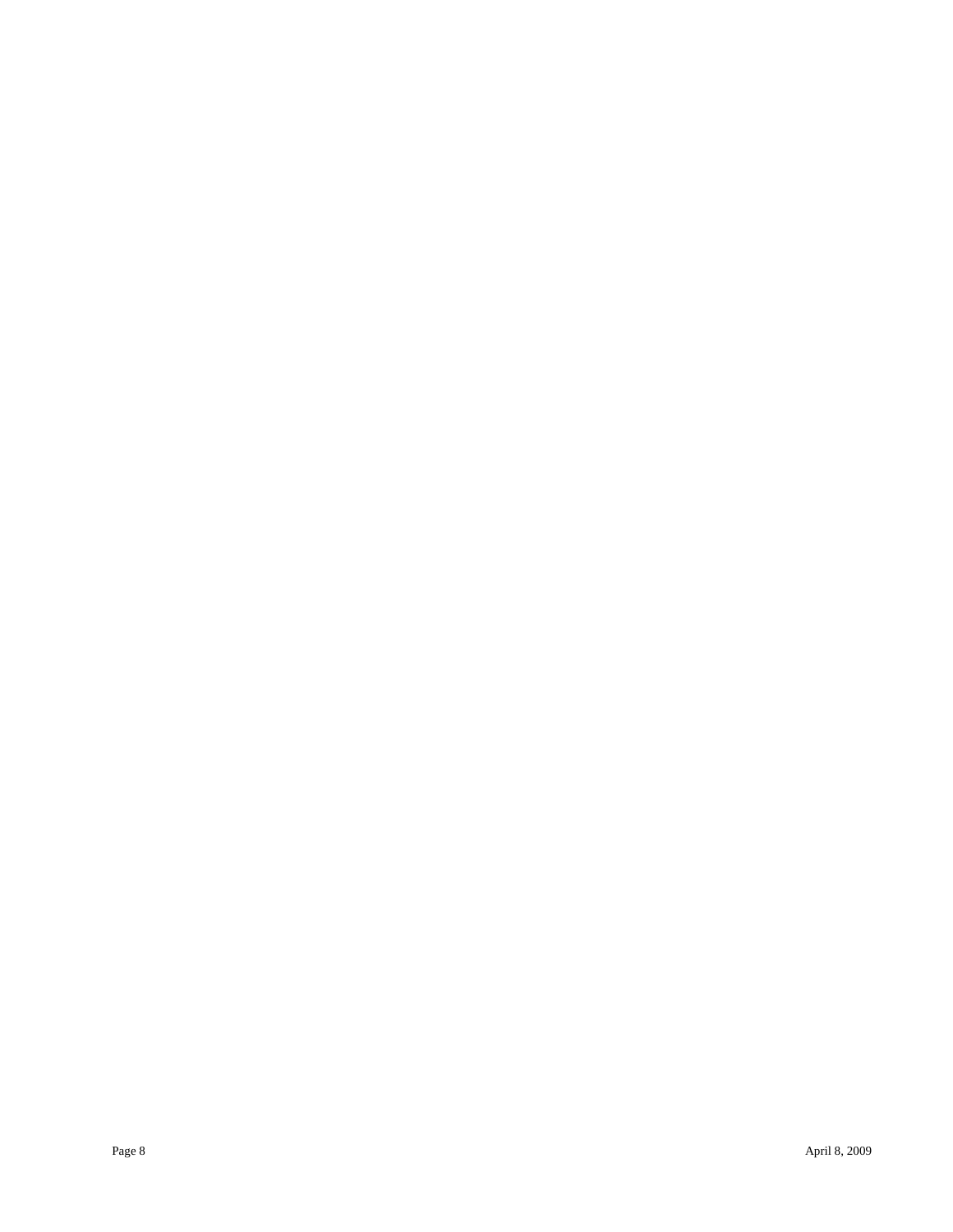## **Report of the President**

#### *UTFA finances. An update from the last AGM.*

The continuing positive news is that as of June 30, 2008, the Faculty Association had a healthy *positive* net worth of almost \$2,500,000. While the surplus is welcome and important, I must again repeat my message from prior years that having a large reserve is not the purpose of the Association. It does, however, provide UTFA the means by which it can serve its members more effectively. The reserve gives us the ability to handle

emergencies and unanticipated expenses and allows UTFA to initiative new projects that were not in the budget at the start of the year. The important point is that the Association must never compromise its representation and negotiations with the Administration, on behalf of our membership, for lack of adequate financial reserves. This includes salary and benefit negotiations and association and individual grievances with the Administration as well as policy changes.



During 2007–08 our regular membership dues income was reduced by about \$350,000 as a result of two months of dues holidays. At the same time our expenses increased by about \$300,000 due to the legal and consulting costs associated with the two-year salary settlement plus increased costs for office staff. The somewhat bumpy nature of our

past income-expenditure profile has been discussed in previous AGM reports and I shall not repeat it here. Members should also keep in mind that about \$500,000 of your dues is passed on to CAUT and OCUFA, our national and provincial associations, to cover their operating costs.

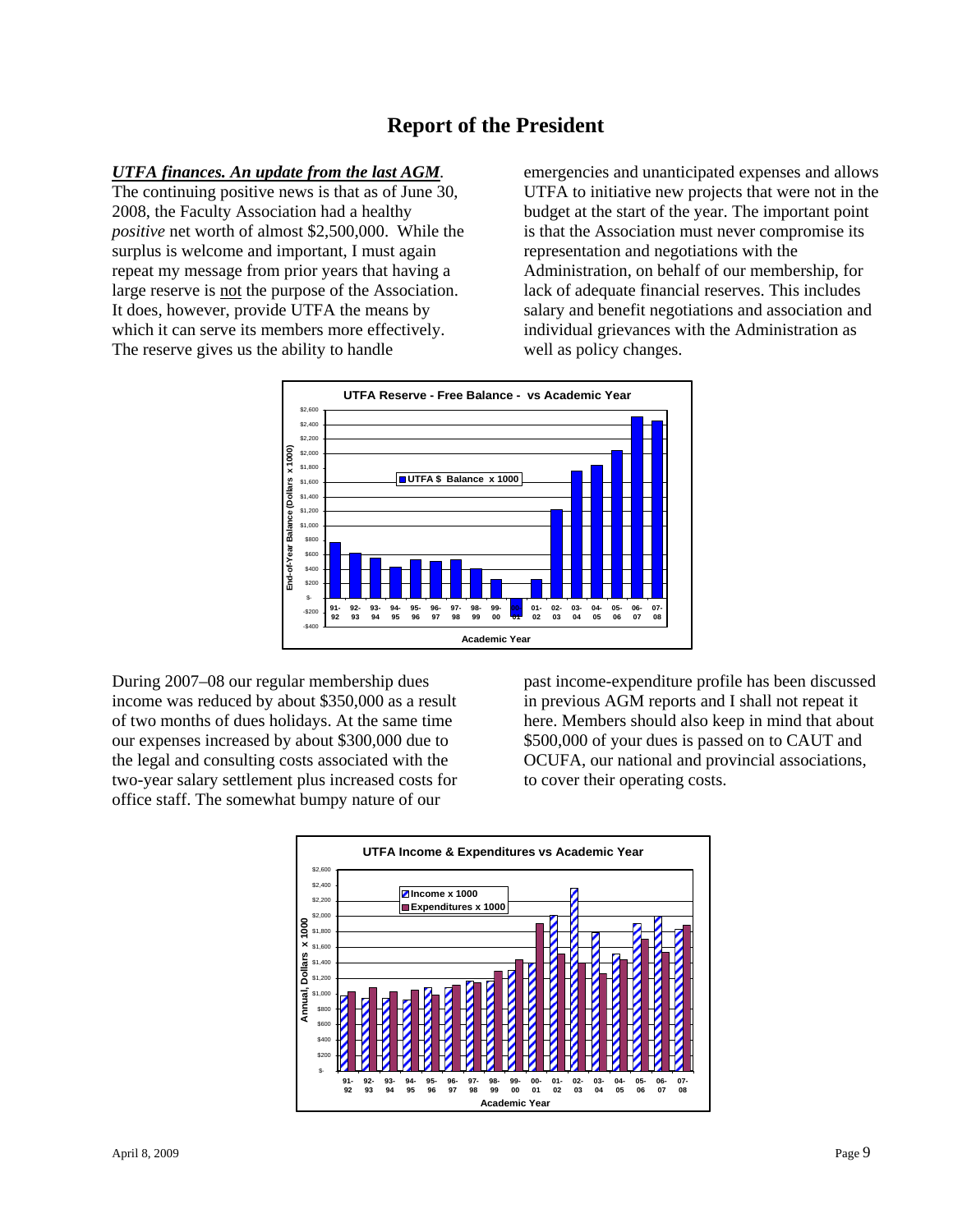In 2007–08 and in 2008–09 the dues mil rate remains at 7.5 ( 0.75% of salary). The chart below shows our dues profile since 1991–92. If our reserves should increase by any significant amount in the future, UTFA Council will again be asked to consider further dues holidays. At the same time I affirm my commitment to having UTFA continue to live within its financial means and to be as costeffective as possible.



*UTFA Membership.* There are currently about 2,870 faculty and librarians employed at the University of Toronto who could be dues-paying members of UTFA. Approximately 2,490, or 87%, are paying dues. Another 374 are not and of these only 12 are redirecting their dues to a charity. The other 362 are voluntary non-members who pay no dues to anyone because they were grandfathered when the dues were made compulsory in the 1998 settlement. The number of grandfathered nonmembers is slowly decreasing each year as retirees are replaced by new hires who must contribute to an ongoing cost that benefits everyone. UTFA also has about 450 retired faculty and librarian members who pay an annual membership fee of \$50.

**Staff Changes at UTFA.** Since the last AGM we have experienced a number of office changes. Eric Comartin, our previous General Counsel and Chief Administrative Officer left and Marta Horban has joined UTFA as our new Business Officer and Office Manager. Heather Diggle is replacing Alison Warrian as UTFA counsel for grievances, while Alison is on a year's maternity leave. Reni Chang, who has a law degree, has joined us and is on contract to assist in pension and salary negotiations. Cheryl Zimmerman has left. In addition we have the support of a number of specialists who are on temporary contracts to

UTFA, in areas such as computer systems, web design, office systems, membership support, etc.

*UTFA web Site.* Our new website is at www.utfa.org . As time and resources allow we will be adding more content to make it more robust and informative.

*Pension Plan Governance.* This effort is a carryforward from the last agreement and thus Mr. Martin Teplitsky remains seized on it. The issue has consumed considerable time and resources this past year. UTFA failed to reach any agreement on a new pension governance structure with the Administration in the Working Group meetings. Thus we are now in Mr. Teplitsky's hands and both the Administration and UTFA have submitted briefs as well as a reply brief to him. (Stacked together, the briefs measure about seven vertical inches.) UTFA is represented and advised in this endeavour by Jeffrey Sack, our long serving senior counsel, as well as by Mark Zigler, our pension counsel, and Steve Eadie, our pension actuary. UTFA Council approved a pension governance negotiating committee consisting of George Luste, Scott Prudham, Mary Pugh, Laurence Booth, Ron Smyth, Peter Russell, Helen Rosenthal, and Jeff Newman. The initial hearing took place on Thursday, February 19, 2009. Nothing of substance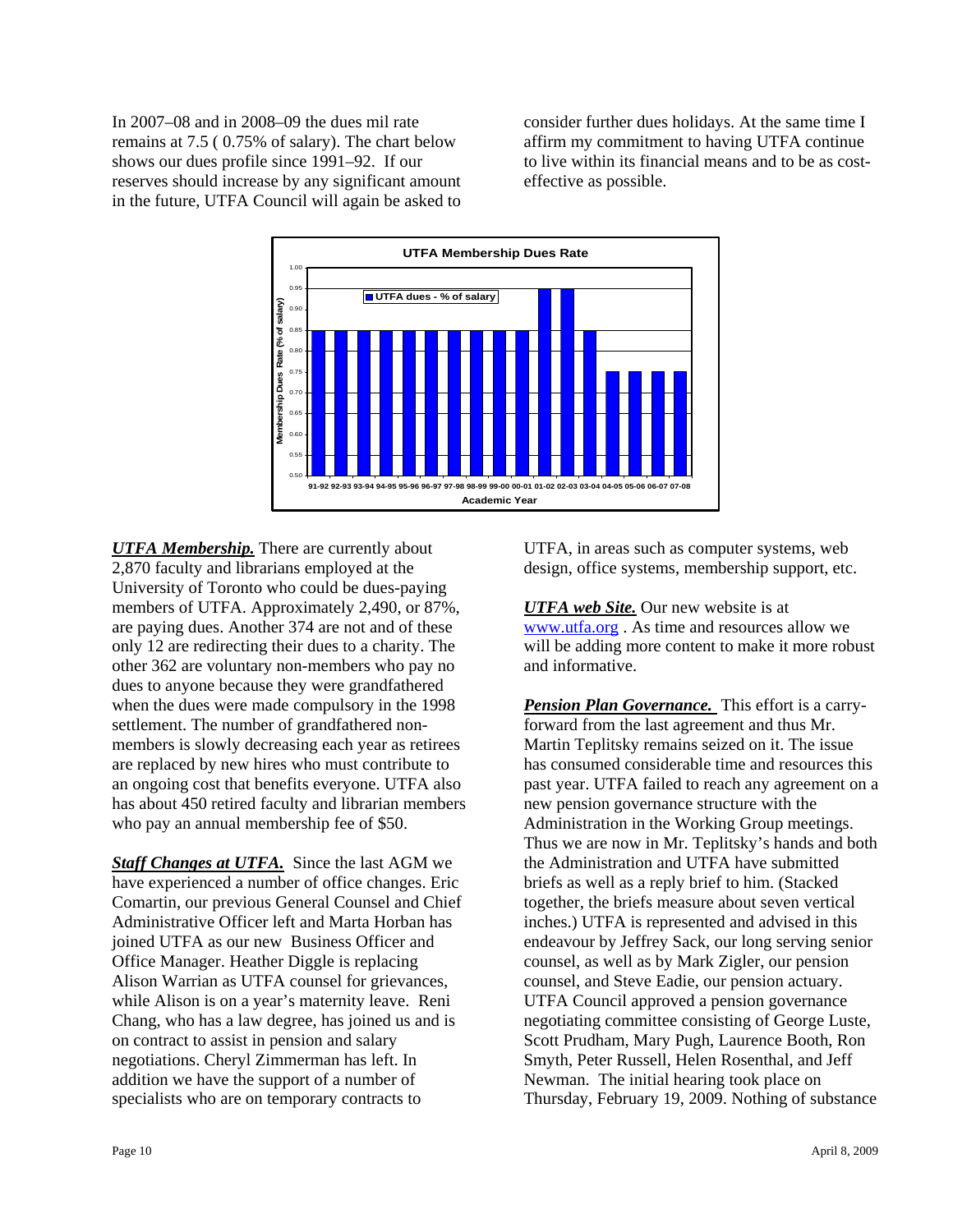was decided as the two sides are quite far apart. Details of the mediation/arbitration process are confidential and so I must not discuss the process itself but I do plan to discuss the pension governance issues in general at the AGM. We discussed this topic at last year's AGM and a number of UTFA Newsletters have been written and distributed since then.

#### *Current negotiations on salaries benefits and*

*pensions.* UTFA and the Administration are in the process of negotiating a new agreement for 2009– 10, that would, in part, determine salary increases, pension adjustments and any other benefit changes for July 1, 2009. Given the financial status of the university, this may well be a difficult and challenging exercise. The report of Scott Prudham, UTFA's Vice-President, Salary, Benefits and Pensions, provides further information.

*Budgetary Issues and Workload.* In addition to the ongoing budget cuts, or *expense containments* as the Administration calls them, within each academic division, the university is budgeting for a deficit of \$45 million for the 2009–10 budget year. On top of this is the pre-existing accumulated deficit of \$43.9 million. Coping with this will translate into any number of consequences, such as hiring freezes, pressure to forgo salary increases, and increasing the student enrolment to generate BIU income, take in more students and thereby once again teach more students with fewer resources. Workloads have to increase. This is already evident in Arts and Science on St George where the planned decrease in undergraduate enrolment will not be implemented. In addition the proposed restructuring of the registration fee will probably result in a course load increase for the average student. More workload issues. This topic will be discussed further at the AGM.

*Tenure Issues and Association Grievance.* Last year we discussed the issue of the President

rejecting the positive recommendation of a tenure committee. This action represents a serious breach of the peer review process and UTFA initiated an Association Grievance, which resulted in a hearing at the Grievance Review Panel (GRP). The May 6, 2008, decision of the GRP was to not hear the merits of the case. This six-page decision is posted on the UTFA website and will be distributed at the AGM.

*General Policy Issues.* There is growing evidence and concern that our Memorandum of Agreement is not serving us as well as it should. Most other universities in Ontario have far better agreements between the faculty and the administration. Our MofA is over thirty years old now and has only seen minor adjustments since it was written. We are told that Professor Jean Smith, the principal author of the MofA, recently commented that he never envisaged that the document would stay frozen as it has. It needs a serious review and update.

*UTFA Council* A few Council constituencies are vacant, and a number of terms will be coming due on July 1. We must have a strong Council that can fulfill UTFA's mandate, *" to promote the welfare of the current and retired faculty, librarians, and research associates […] and generally to advance the interest of teachers, researchers and librarians in Canadian universities".* I urge you, please consider becoming a Council member, or please join one of our standing committees.

I must thank and acknowledge the support of the many colleagues on Executive, on Council, and at RALUT. I am also grateful to the UTFA office staff for their hard work. Thank you to all for contributing to our success this past year.

George Luste President luste@utfa.org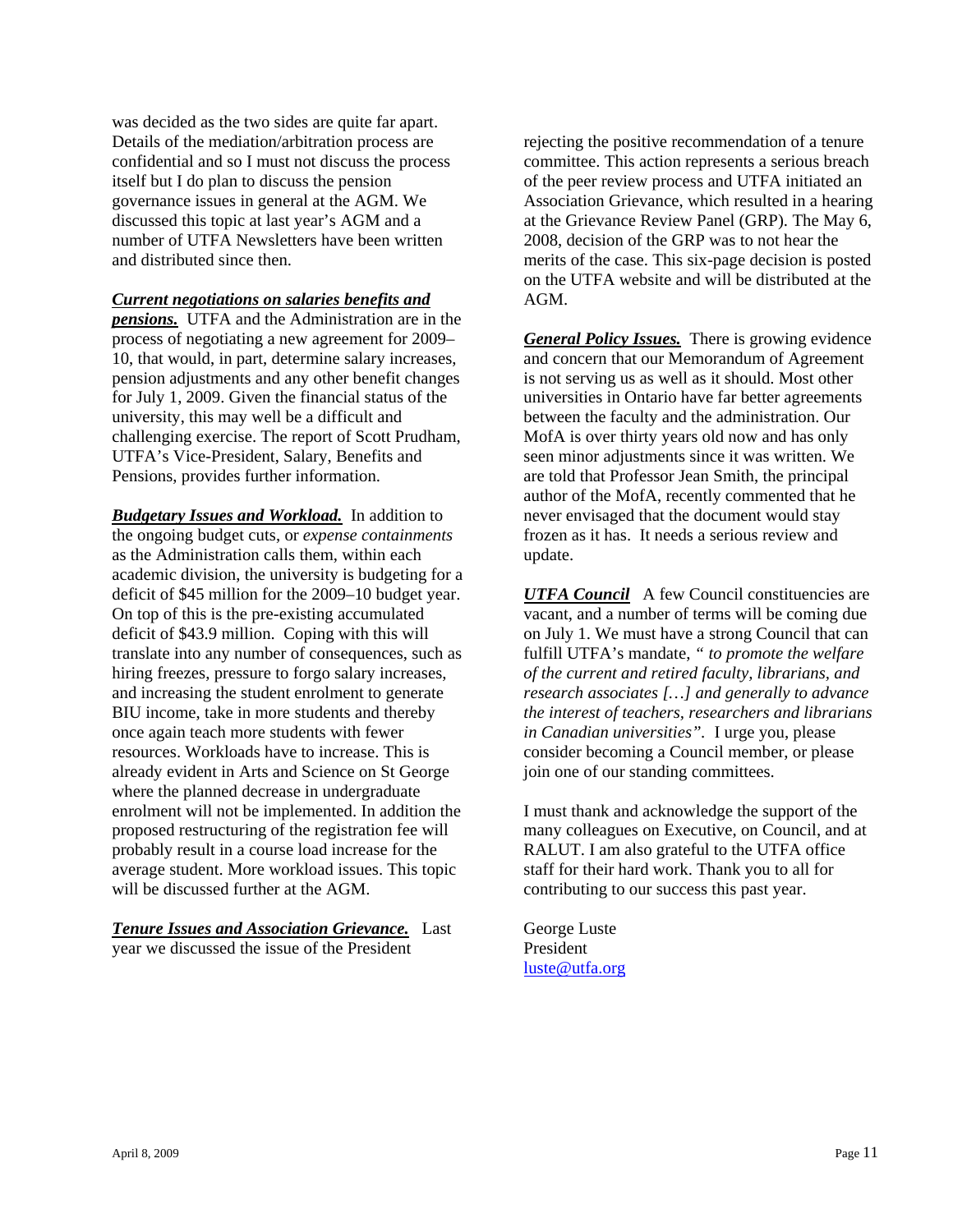## **Report of the Vice-President, Salary, Benefits and Pensions**

## **Bargaining 2009: Real Negotiations, Real Change**

As this newsletter goes to press, formal bargaining is under way between UTFA's bargaining team and the Administration. Our current agreement expires on June 30 of this year.

It is no exaggeration to say that this is an unprecedented round of negotiations. Two reasons stand out. First, we find ourselves in the midst of a widespread economic crisis. The implications of this crisis for the university are compounded by problems in past management of the endowment and pension funds and by spiralling salaries among top administrators. It is already clear we are being confronted by these issues in bargaining. Second, and more immediately, UTFA has approached these negotiations in a very different manner than in previous rounds.

Specifically on this latter point, our pattern in recent rounds has been to exchange broad outlines of proposals and then head straight into the mediation-arbitration process prescribed by Article 6 of our Memorandum of Agreement. However, in recent months, we have consistently advocated for genuine face-to-face negotiations with the Administration. Drawing on extensive consultations with our members, we have indicated clearly and unambiguously that one reason for face-to-face discussions is that we wish to be able to discuss key concerns directly, unimpeded by our unwieldy and out-of-date Memorandum. These concerns include our relatively anemic grievance procedure and tenure appeals process, and most prominently, the complex issue of escalating and unregulated workloads among tenure- and teaching-stream faculty and among librarians.

In our bargaining update for members of March 11, 2009, we provided some detail on our approach to the workload issue, articulating a set of principles that we argue should guide workload assignment and management. In particular, we are advocating for language that ensures workload will be subject to ongoing negotiations in years to come (since the

problem is far too complex to solve all at once), that workload shall be assigned in a *fair*, *reasonable, equitable, and timely* manner, and that workload management shall be guided by principles including *transparency*, *good governance, flexibility, enforceability, and proportionality.* We seek a solution that reflects and is responsive to the diversity of scholarly cultures across our three campuses and various constituencies.

We deeply appreciate the overwhelming support our approach has received from the UTFA membership to date. From last fall's detailed workload survey to the many consultation meetings held on all three campuses, the UTFA bargaining team is well-armed with detailed workload information for all three streams, from all three campuses. We also appreciate the voluminous input from members on economic and other bargaining aims gathered at the bargaining consultation meetings held in January and February of this year, and received in the responses to the bargaining survey distributed in December of 2008. Many useful ideas continue to arrive via email (and by the way, keep them coming to **bargaining@utfa.org**).

Our overall bargaining list of positions and general priorities was strongly endorsed by the UTFA Council at its meeting of March 19.

To date, we have met three times with the Administration. We are bound by mutual agreement to respect the confidentiality of detailed discussions and proposals from the other side. However, we can say that to this point, to no one's surprise, the administration's emphasis has been on the fiscal situation, and by extension, their desire to engage us in a dialogue about restraint vis-à-vis our priorities, including salary increases. We take seriously the current economic situation, and the serious pressures on the institution's finances that stem – in part – from this situation. Our members are deeply committed to this institution and to upholding the quality of teaching and research that make the University of Toronto unique. Thus, any threat to the institution is a threat to all of us. Precisely because of our commitment, UTFA has argued for years that there are systemic problems at the University of Toronto. Specifically, there is a growing gap between top-level salaries (many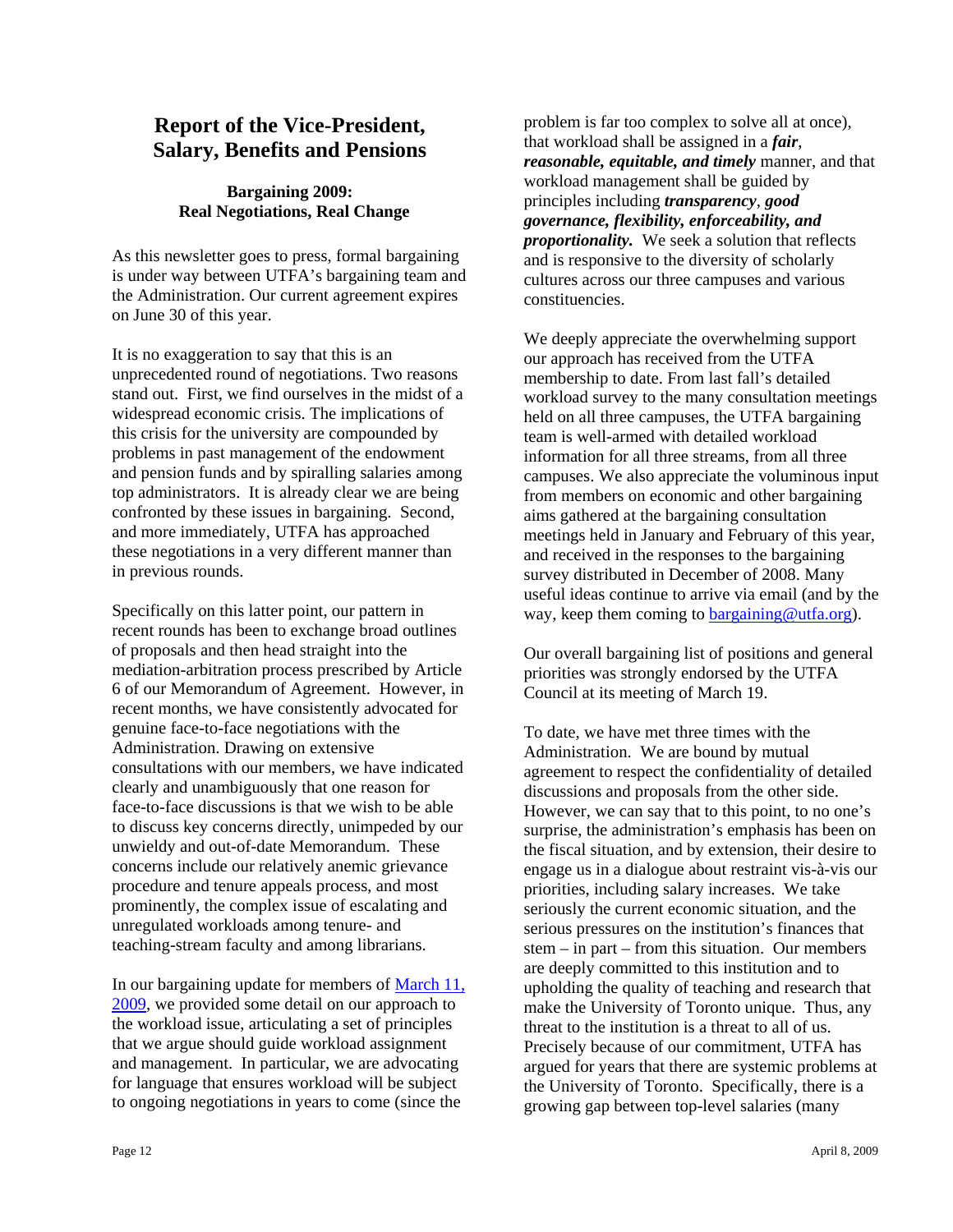those of administrators) and the more entry-level salaries of faculty and librarians. Moreover, it is clear that the losses in the endowment and pension funds are tied to poor decision-making and inappropriate investment practices.

These are not only financial issues; they are governance issues. UTFA plays no role in policy deliberations over the investment of pension monies, yet this money belongs to our members. The indifference if not hostility with which our input has been greeted over the years is one more indication of the fundamental shortcomings of our relationship with the Administration of this university, not least as reflected in the Memorandum of Agreement. For now, our priorities are clear. *Any* attempt to draw us into shouldering responsibility for fiscal restraint *must* be attended by: (i) measures to protect those who are the least well paid; and (ii) a commitment by the administration to negotiate effectively and to ensure meaningful change vis-à-vis our nonmonetary priorities (e.g. excessive workloads and workload governance, dispute resolution mechanisms, pension governance, etc.). Otherwise, we have no basis for agreement.

Obviously we have challenging work ahead of us. For now, I want to take the opportunity as chair of the bargaining team to express my thanks for the support from the UTFA Executive and Council that has enabled the bargaining team to pursue different priorities and processes during the current round. I have benefitted particularly from the experience, wisdom, solidarity and friendship of our President, George Luste, as well as from our VP Grievances, Cynthia Messenger. As in the past, UTFA continues to receive assistance of the highest professional quality from our legal counsel, Jeffrey Sack and Steven Barrett of Sack, Goldblatt, Mitchell, and from our economic consultant, Hugh Mackenzie. We are also ably assisted by our staff counsel, Allison Warrian and Heather Diggle, and researcher Reni Chang. Chris Penn has been, as ever, invaluable. Our new business officer, Marta Horban, has been a breath of fresh air and is always supportive. We are backed by a great team.

Your bargaining committee is excited and motivated to make substantial progress on your behalf. We will not waver or stray from the path upon which we have embarked. And as we said in the March 11 Bargaining Report, "our success depends on much more than just the willingness of the administration to bargain in good faith. It depends first and last on the support of the members of UTFA." We look forward to your continuing support.

#### Scott Prudham,

Vice-President, Salary, Benefits and Pensions prudham@utfa.org , bargaining@utfa.org

on behalf of the 2009 Bargaining Team (approved by UTFA council on February 12, 2009):

George Luste, UTFA President Jeff Newman, Chair, UTFA Librarians Committee Peter Russell, Emeritus University Professor of Political Science Peter Sawchuk, UTFA VP, University and External Affairs Judith Tiechman, Professor of Political Science, UTSC Terezia Zoric, Chair, UTFA Teaching Stream **Committee** 

## **Report of the Vice-President, Grievances**

The grievance portfolio is currently working to resolve approximately 50 open files, down from last year's 75. Salary grievances, tenure matters, and LTD/accommodation issues dominate. Tenure reviews are still under way for 2008–09, and therefore no figures on denials are yet available. Last year, 2007–08, saw a drop in tenure denials, with 3 denials in a pool of 102 candidates. All three were denied tenure by their tenure review committees. President Naylor confirmed each denial, and appeals have been filed in each case. In, 2006–07, 120 tenure files were considered, and 7 were denied, all by the tenure committees.

In the teaching stream, 3 out of 19 lecturers were denied promotion to the continuing rank of senior lecturer in 2007–08. One of these three was then granted promotion upon being reviewed by a second committee. This second committee was struck by the Provost before the grievance reached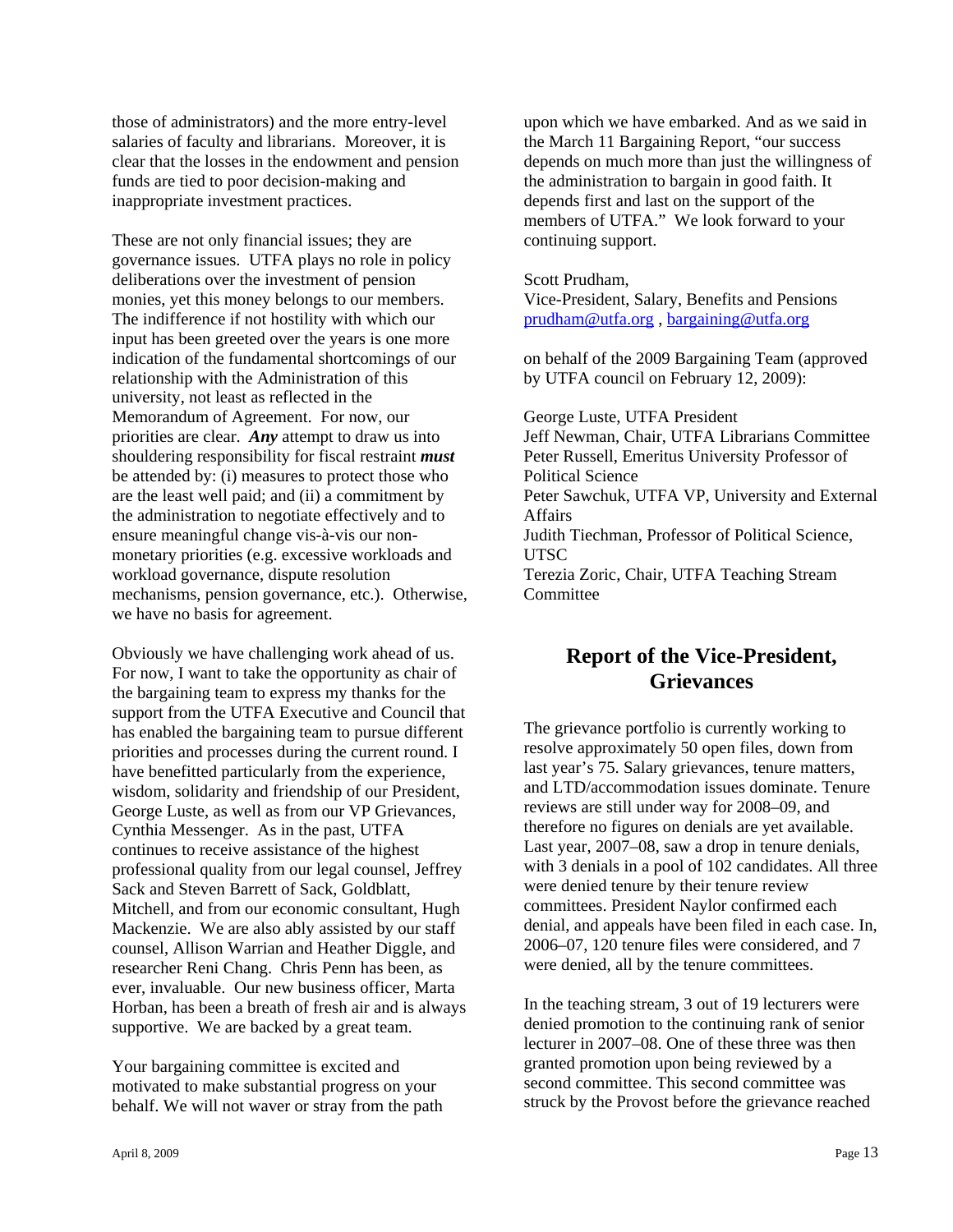Step 4, the Grievance Review Panel (GRP). (Policy note: While the Policy and Procedures on Academic Appointments, the PPAA, does not allow an appeal of the decision of a second tenure committee, no such limitation was included in the teaching stream policy when it was created in 1999. Appeals in the teaching stream are conducted as grievances, with the end point the GRP and not the Tenure Appeal Committee (UTAC).)

On May 26, 2008, the GRP issued a report refusing, on what it claimed were jurisdictional grounds, to hear UTFA's Association Grievance on issues related to the four Presidential tenure denials of 2005–06. The GRP stated that the grievance should have been brought before UTAC. This decision surprised UTFA because UTAC hears only individual tenure appeals and not Association Grievances. UTFA was, of course, disappointed with the result in this important case. Even though the GRP would not hear UTFA's case, it nevertheless produced a six-page report, in it urging the University and UTFA to "work together to revise the Appointments Policy to deal with some of the gaps and inconsistencies in the Policy relating to the issue that is the subject of this Grievance."

Because the GRP would not hear the case, it could not weigh evidence on the question of the manner in which the U of T President might exercise his authority in tenure decisions. The GRP nevertheless offered detailed advice, some of it curious and contradictory: "So, like the 1995 Grievance Review Panel, we support the role of the President in reviewing both positive and negative tenure recommendations. The policy as a whole should, however, be reexamined by the University and UTFA. Perhaps the President should not, for example, be able to overturn a decision of an unanimous committee." The GRP report closes with a further suggestion that would seem to limit the President's powers: "Another issue that needs clarification is the remedy that can be granted by the Tenure Appeal Committee. It seems to us that to order a new tenure hearing in a case where the Tenure Appeal Committee disagrees with the President's reversal of a positive recommendation by the tenure committee is unfair to the candidate. The Tenure Appeal Committee, we believe, should be permitted to direct the President to award tenure

to the candidate." On the one hand, the May 2008 GRP report seems to endorse the 1995 GRP report. On the other hand, the May 2008 report expresses the wish that the President's powers might be substantially limited. Bear in mind, however, that the GRP had declined to hear UTFA's case and therefore could not actually render a decision about Presidential powers. Written, it would appear, largely in code, the May 2008 report of the GRP will doubtless assist UTFA and the University Administration in future policy negotiations, but it will first have to be deciphered.

At the time of writing, five second tenure review committees were in the process of reviewing tenure candidates, three of whom had positive tenure recommendations overturned by President Naylor in 2005–06. All of these second committees were granted by the President's office as the result of negotiated settlements between UTFA and the University Administration. None of the second committees was the result of a successful appeal at the University's Tenure Appeal Committee. (To remind readers: UTAC does not (yet) grant tenure; it may grant only a second tenure review committee. This second committee is selected by the President.) The PPAA has relatively little to say about the formation of second tenure committees. The negotiation process between UTFA and the University Administration is therefore protracted and complex in almost every case. In addition, it is often difficult for smaller units to produce the faculty members for completely new tenure committees. Current policy asks that each second tenure committee include one member who is external to the University. Finding suitable externals is not necessarily straightforward.

The PPAA should be revised to provide a fair and transparent process for the second tenure review. The basic architecture and goals of the second review should be set out in our "frozen" policy (PPAA), and finer details that might be occasionally updated could be expressed through accompanying guidelines negotiated with UTFA. A carefully considered second tenure review process should protect both the rights of the tenure candidate and the integrity of peer review, and might help ensure that the process is rational and collegial.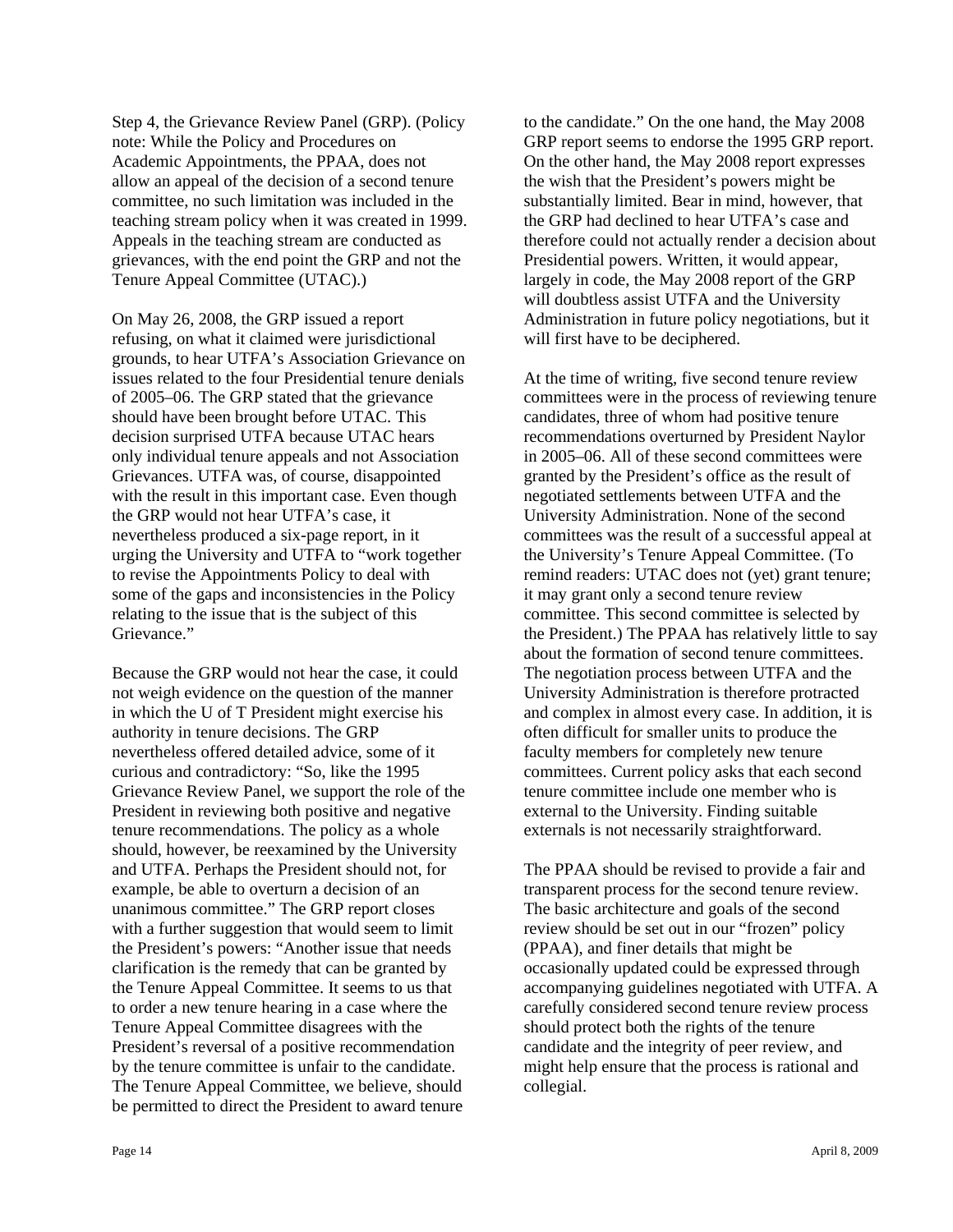Extensive revision is also required in teaching stream promotion policies and guidelines. The files of those lecturers denied promotion last year reveal that some departmental committees do not yet understand how to assess teaching stream dossiers. In one case, the committee quoted the guidelines for the *tenure stream* in its statement of reasons. Professional/pedagogical development, the teaching stream catch-all term that stands in for "research," has been inadequately defined and is not well understood, even among faculty in the teaching stream. I believe that this term should be replaced because it fails to reflect the central activity of teaching: the creation of knowledge.

Grievances brought by librarians are almost always the result of policy weaknesses in that stream. A subcurrent of anxiety related to autonomy over workload and the stability of job descriptions runs through these grievances. Where policy and guidelines are unclear or weak, UTFA has been able to rely on the force of past practice, one of the great legacies of a university with U of T's long history. Absent a collective agreement, past practice is one of the means by which UTFA is able to protect its more vulnerable members.

I announced in December that I would not seek another term as Vice-President, Grievances. I would like to turn my attention to policy matters. I am indebted to the UTFA staff and legal counsel who have worked with me over the last two years. I must also acknowledge the hard work of the lawyers at Sack, Goldblatt, Mitchell who handle many of UTFA's files. Finally, I would like to thank the Grievance Committee: Mounir AbouHaidar, Sandford Borins, Penny Kinnear and Ron Smyth.

Cynthia Messenger Vice-President, Grievances

## **Report of the Vice-President, University and External Affairs**

#### **Background**

The University and External Affairs Committee is one of three permanent standing committees named in the UTFA constitution. The work of the VP-University and External Affairs (VP-UEA) and the University and External Affairs (UEA) Committee involves advising UTFA Council on issues that impact the University of Toronto community.

A key element of the work of the UEA Committee is building relationships with elected members of the provincial and federal governments, particularly ministers and opposition critics whose portfolios involve university concerns. The UEA committee also liaises with other Canadian university faculty organizations and unions directly and through the Canadian Association of University Teachers (CAUT) and the Ontario Confederation of University Faculty Associations (OCUFA).

#### **Activities**

The main activities that were carried out within this portfolio for 2008-09 included the following:

- a) The University and External Affairs Committee administered the UTFA Undergraduate Tuition Award and the Al Miller Graduate Tuition Award.
- b) The VP-UEA and President George Luste participated in the University of Toronto Remembrance Day ceremonies, laying a newly purchased wreath in honour of our community's fallen heroes.
- c) The VP-UEA represented UTFA at meetings of the University of Toronto Employee Association and Union (UTEAU) where important information for our 2009 negotiations was gathered.
- d) Throughout the summer and fall VP-UEA was responsible for reporting on details regarding striking faculty associations in Canada, generating a motion for Council that successfully passed regarding how UTFA should respond to requests for support from university faculty associations in labour disputes.
- e) The VP-UEA arranged a special presentation by the CAUT Executive Director on research and the CAUT almanac resource during the December 2008 Council meeting.
- f) Director's Reports were submitted to the fall and spring OCUFA board meetings by the VP-UEA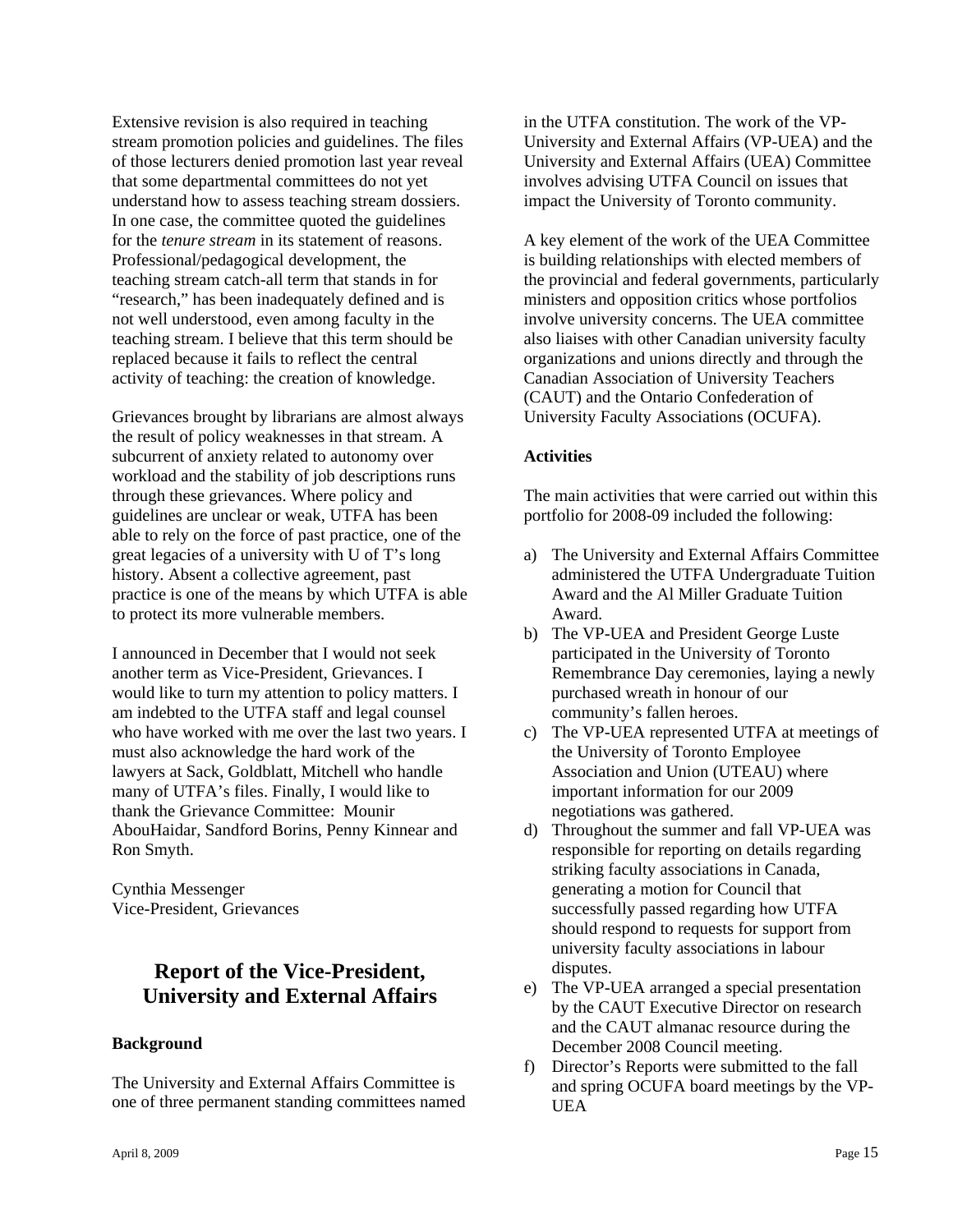- g) The VP-UEA and the President of UTFA participated in the OCUFA Quality Matters meeting with provincial MPPs .
- h) The VP-UEA represented UTFA at the fall and spring CAUT national conventions, successfully introducing and seeing passed several motions including one during the fall convention securing additional support from CAUT in defence of academic freedom for Dr. Nancy Oliveri.
- i) UTFA's representation at CAUT national conventions directly contributed to the development of a national survey by CAUT on workload. Once completed this survey will provide comparative research on workload across Canadian universities.
- j) The Committee advertised for and recruited UTFA members to attend various OCUFA and CAUT special conferences including the OCUFA Accountability conference, the CAUT Women's conference, and the CAUT Equity conference.
- k) The VP-UEA in collaboration with UTFA's Membership chair and committee created the 2008 UTFA workload survey, analyzed results and produced survey reports, providing much needed information to support on-going discussions with the University administration.

### **University and External Affairs Committee Members**

Helen Grad, Lino Grima, Mary Alice Guttman, George Luste, Jody Macdonald, Victor Ostapchuk, Peter Sawchuk, and Kent Weaver.

Peter Sawchuk Vice President, University and External Affairs

## **Report of the Treasurer**

The Association continues to be in good financial health and to live within its means with a projected modest surplus this fiscal year and an accumulated reserve fund in excess of \$2,000,000. As prescribed by the UTFA investment policy, the reserve fund is divided into thirds: cash, liquid bonds, and liquid equities. In spite of the volatility in the marketplace, the UTFA reserve fund was down

only 6.2% over the 2008 calendar year. The Financial Advisory Committee met in October and again in March to review our investments. The members of the committee, including myself, are George Luste, Sandford Borins, Laurence Booth, and Mary Pugh. I wish to thank them for their time and for the engaging discussions.

Since October 2008, Marta Horban has been our Business Officer / Office Manager. She has been invaluable in assisting me as Treasurer, reorganizing our office, reviewing our accounting procedures, and providing advice and support for the preparation of our annual audit.

As of the writing of this report I have a draft version of the audited financial statements by Schwartz Levitsky Feldman for the fiscal year ending June 30, 2008. The final version will be available at the AGM and posted on the UTFA website at www.utfa.org .

Dennis Patrick Treasurer

## **Report of the Chair of the Appointments Committee**

The Committee began the year with new membership and a new chair. Its first task was to familiarize itself with the state of the issues within its competence. Its past chair, with generous foresight, had left us a thoughtful memorandum summarizing those issues and offering his own reflections on the direction which the Committee might wish to take in the future. In the course of its meetings, the Committee has attended to this inheritance gratefully, if not always uncritically.

Our activities for the year began under the shadow of the publication of the Grievance Review Panel's decision regarding presidential denials of tenure. In that decision, the Panel declined jurisdiction over the matter; nevertheless, in its reasons, it made clear that it did not object to presidential denials in principle, but expressed the wish that the Administration and UTFA work out the issue by consultation. Since it had found itself not to have jurisdiction, this pious advice constitutes *obiter*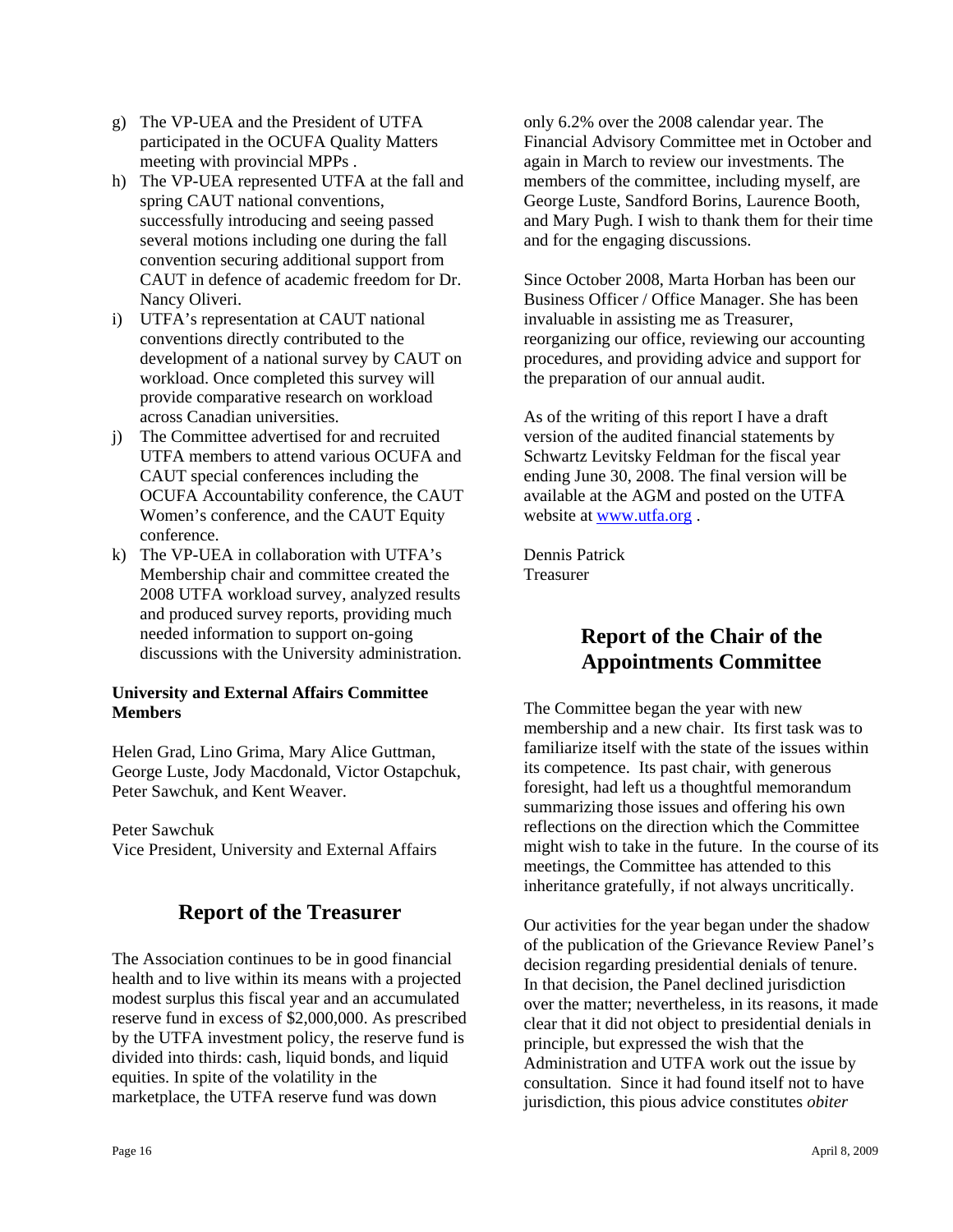*dicta* and leaves the question open for future action, perhaps by another grievance through the Tenure Appeal process.

Without reaching definitive conclusions, the Committee, in its deliberations, has broached the possibility of approaching the issue of presidential denials from a somewhat different perspective and as part of a larger criticism of the way in which the appointments process has evolved at the University of Toronto over the last several decades. Despite the fact that the appointments policy is one of the "frozen policies" which are not to be changed without the concurrence of both UTFA and the Administration, it is evident to all that appointments practices have changed greatly in the course of the last many years. Little attention appears to have been paid to the fact that the changes worked to the detriment of collegiality while defining an ever larger role for administrators in the process. At the beginning of this long evolution, peers made judgments of substance in the appointments and tenure process, while the administrators assured themselves that procedural requirements had been met. By now, this division of functions seems to have been largely reversed, with administrators defining and enforcing quality criteria while colleagues are limited to ticking off boxes. In tenure judgments, the colleagues' role is often limited to participation in the final meeting where they are expected to vote in accordance with the decanal, provostial, or presidential understanding of our expectations, at the peril of seeing their decision overturned. This is a far cry from the sacrosanct practice of peer judgment which was supposed to have been enshrined by the Memorandum regulating relations between UTFA and the Administration.

If this description of the current state of things is as accurate as the membership of the Committee believes it to be, there is the prospect of a long effort to stop this trend and reclaim lost ground in order to re-assert the primacy of the judgment of peers in both appointments and tenure decisions. The Committee would very much like to know the sentiments of the members of our Association regarding these important issues, whether or not they concur with the reading of the situation outlined above.

The tenure issue has been raised in the course of the year by the Committee taking up the longstanding complaint of members in certain units of the University, such as Rotman and Economics, who do not believe that they are well served by the current policy on time to tenure. The Committee agreed with these members and proposed the introduction of some flexibility in the length of the time to tenure at the discretion of individual candidates who, because of the practices within their discipline or for other relevant reasons, tend to have less time to develop and publish their research than do most members. The UTFA Executive and Council endorsed the proposal for change and authorized discussion of the issue with the Administration. After an initially favourable response from the Provost, the Administration seems to have put the issue on hold with the intention of making it part of the current bargaining process. It is the Committee's opinion that this is an unfortunate development; in our view, the issue of time to tenure, like most issues regarding appointment and tenure, is one which ought to be addressed and resolved collegially rather than adversarially because there is no discordance of interests in principle between UTFA and the Administration. Only if collegial efforts fail should recourse to adversarial processes be considered. In the course of the coming year, these issues will likely continue to be of concern to our Committee. We hope to pursue their discussion and resolution in a less piecemeal fashion and with a view to reversing the long process of erosion of collegiality. It is our earnest invitation to the members of the Association to consider this broader phenomenon and suggest to the Committee ways and means by which it may serve them.

Giulio Silano Chair, Appointments Committee

## **Report of the Chair of the Equity Committee**

*Rea Devakos, Chair of the Equity Committee, regrets that, at the time this newsletter was produced, she was unable to prepare a report due to an accident.*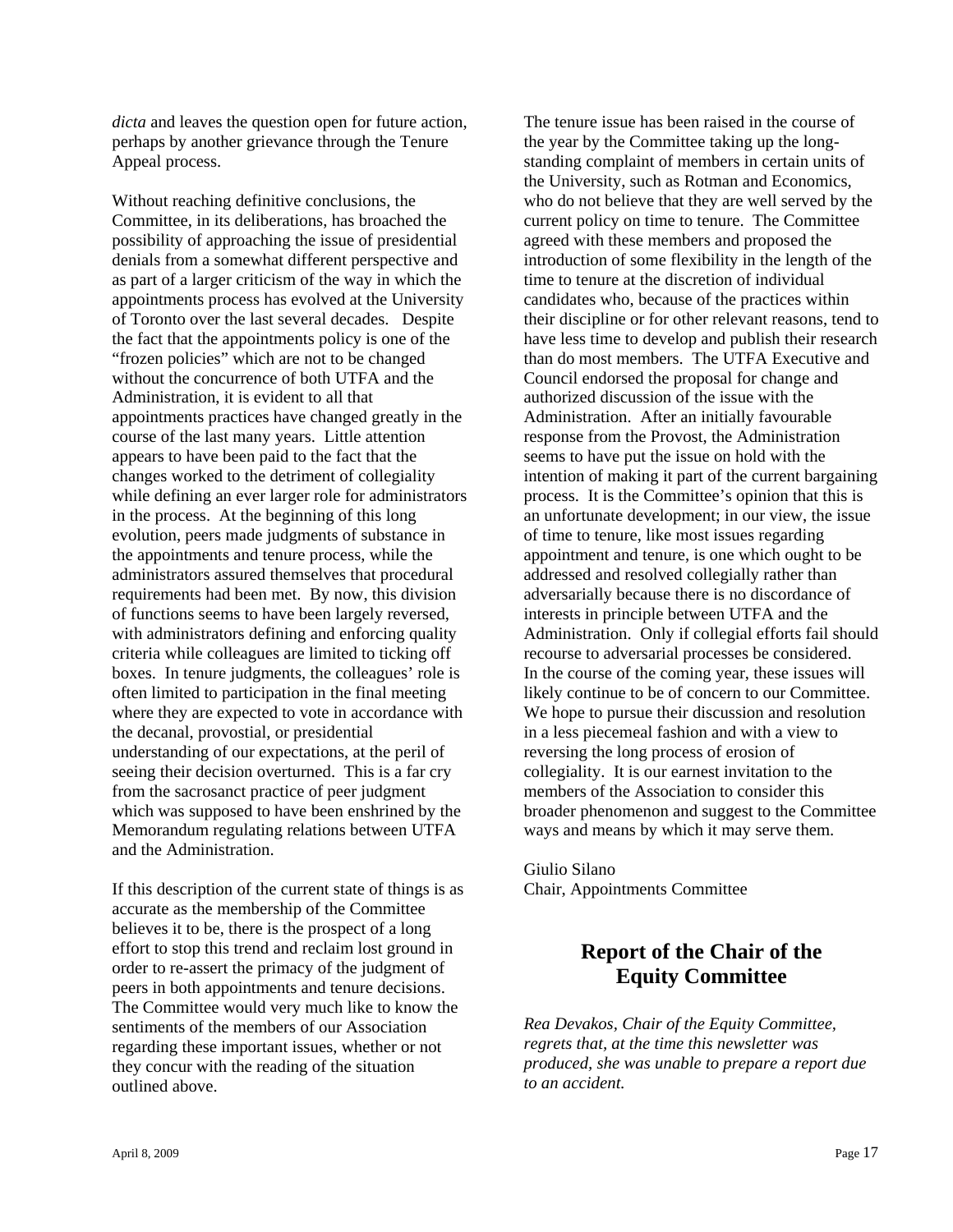## **Report of the Chair of the Librarians Committee**

During the 2008–09 academic year the Librarians Committee focused on outreach to our members. The committee, with special help from Harriet Sonne de Torrens, Sarah Fedko and Anna-Rae Fishman, ran Workload/Work-life Balance focus groups on all three campuses. These focus groups were very well received and greatly appreciated, especially by members at the University of Toronto at Mississauga and University of Toronto at Scarborough, and reinforced how important it is to remain engaged with members on all three of the campuses.

Librarianship, as a profession and as a career within the University of Toronto, is undergoing radical changes. Many librarians are dealing with sharp increases in workload or radical redefinition of their duties, responsibilities and opportunities. It is critical that UTFA remain on top of how our members are being affected by radical organizational change, whether it is brought on by changes in technology, by changes in administrative structures or by budgetary pressures. The committee also worked with the Salary, Benefits and Pensions Committee and the outreach group to prepare librarian-specific content for the workload survey and the bargaining survey that were administered in the autumn of 2008. These surveys also revealed sharp increases in the amount and varieties of work that librarians are performing at the University of Toronto. Working to improve workload/worklife balance issues has, in turn, become one of the centrepieces of UTFA's 2008– 09 activities.

Other activities included preparing a submission for the external review of the University of Toronto Libraries, meeting with the Joint Librarian/Library Administration committee and working to clarify the interpretation of the phased retirement agreement for librarians. The committee would like to thank Cynthia Messenger and Rea Devakos for their support of librarians issues on the Appointments Committee, and George Luste, Scott Prudham and Cynthia Messenger for their work in helping librarians in the phased retirement program. I would like to express my thanks for the

hard work of the members of the Librarians Committee: Kathryn FitzGerald, Noel McFerran, Suzanne Meyers Sawa, Cristina Sewerin, Victoria Skelton, Harriet Sonne de Torrens, Kent Weaver, Rea Devakos and Mary-Jo Stevenson.

Jeff Newman Chair, Librarians Committee

## **Report of the Chair of the Membership Committee**

It has been another busy year for UTFA's Membership Committee. Dating to early 2007, the Membership Committee has been active in reaching out to our membership to encourage better engagement and communication, and to enhance opportunities for membership input and active participation in the association. In the past, our activities have included active (and successful!) turnout efforts for the AGM in 2007 and 2008 as well as a focus on welcome and support for new faculty and librarians through the *Lunch with New Hires* program.

Over the last eight months, we have been extremely fortunate to have Anna-Rae Fishman and David Mackenzie working with us in a consulting capacity on the *Outreach and Communications Project*, approved by UTFA Council in the spring of 2008. Through this project we have continued to build on and complement our membership initiatives.

We began the project in August of 2008 by affirming our primary purpose, namely to increase the effectiveness of UTFA in representing faculty and librarians via improved engagement and communication with the membership. In order to support this goal, we identified several objectives:

- raising awareness and the profile of UTFA with members and the campus community in general;
- recruiting and developing leadership for UTFA Council and UTFA committees;
- **i** informing and involving UTFA members in dialogue regarding bargaining priorities and the bargaining process prescribed in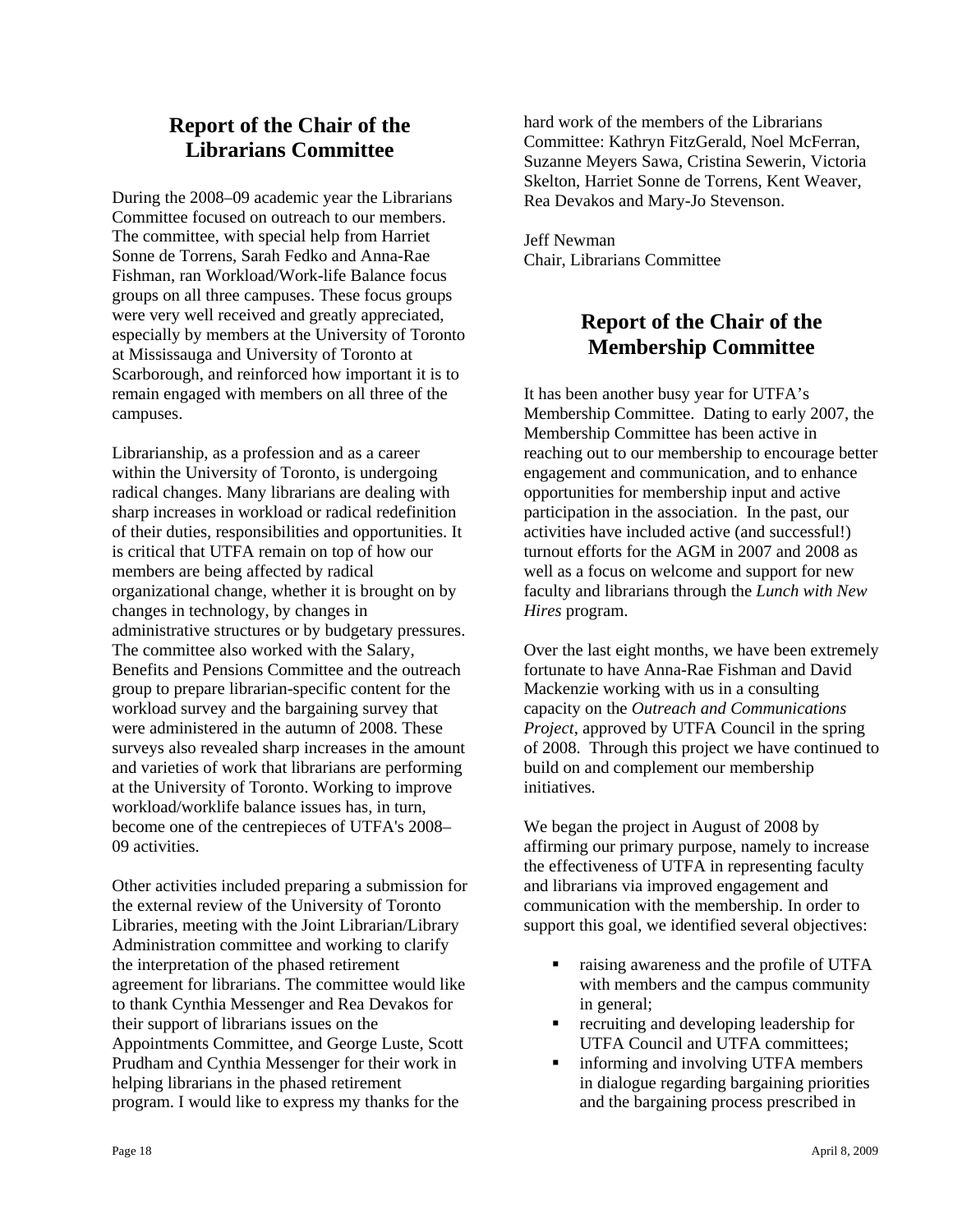our Memorandum (including tensions between the two);

- informing and involving UTFA members with respect to policy priorities more generally, including, for example, tenure appeals and the grievance procedure; and
- evaluating through dialogue with UTFA members the limits to our existing relationship with the University administration (i.e. the limited scope of bargaining, frozen appointments policies, and inadequate grievance and tenure appeal processes) and developing options for transforming this relationship in order to make UTFA more effective.

Our implementation plan for 2008–09 featured a series of events, programs and communications deadlines aimed at using UTFA's resources (financial, but also people power!) in an efficient, sustainable and productive manner. True to the character of the Membership Committee, many of these initiatives served to support other UTFA committees and duties.

## **New Hire Lunches**

We continued and scaled up our lunches with newly hired faculty and librarians between October and January. Members of the UTFA Executive and the Membership Committee participated actively, providing information about UTFA and the University community and a warm welcome to approximately 30 faculty members and librarians.

## **Workload Consultations and Survey**

Workload consultations, which began in early 2008, continued throughout the fall and winter on all three campuses. Over 200 UTFA members from all three streams and all three campuses participated in these focus groups, providing UTFA with invaluable qualitative information about workload concerns and existing "best practices" for managing workload issues within departments and units.

We also helped develop a workload survey (with invaluable input from Peter Sawchuk, Anil Verma, Cynthia Messenger, Rea Devakos, and George Luste), and distributed this to all UTFA members

in late October. The results of this survey, together with the workload focus group consultations, have been essential to informing the approach UTFA has taken to addressing workload at the Joint Working Group on Workload and Work/Life Balance. The input we received from our members has also proven invaluable in developing proposals for managing workload that we intend to table in bargaining with the University Administration (for more information on these issues, see UTFA's Bargaining Report #2, released March 11, 2009).

## **Bargaining**

In support of the bargaining process, the Membership Committee scheduled a number of bargaining consultation meetings on all three campuses and assisted in the production and distribution of the Bargaining Survey to faculty members, librarians and retirees. Although turnout at the consultation meetings was less then we would have liked (and this should be a focus of our organizing in years to come), the dialogue was both informative and informed. Clear priority given to face-to-face negotiations both in the survey and in the in-person consultations is one of the main reasons we have been successful to date in holding direct talks with the administration. We expect these talks to continue over the next few months, and the Membership Committee will remain available to support bargaining initiatives, including via the development and implementation of timely communication to keep membership informed about the bargaining process.

## **Pension Governance Reform**

With active and ongoing input from the Membership Committee, President George Luste has produced a series of articles dealing with the history and origins of financial problems in the pension and endowment funds. These articles clearly articulate the ways in which these financial problems are linked in significant measure to governance problems (not least our complete exclusion from policy deliberations over the investment of our own money!). If you have not yet read these bulletins, they can be accessed through UTFA's website at www.utfa.org .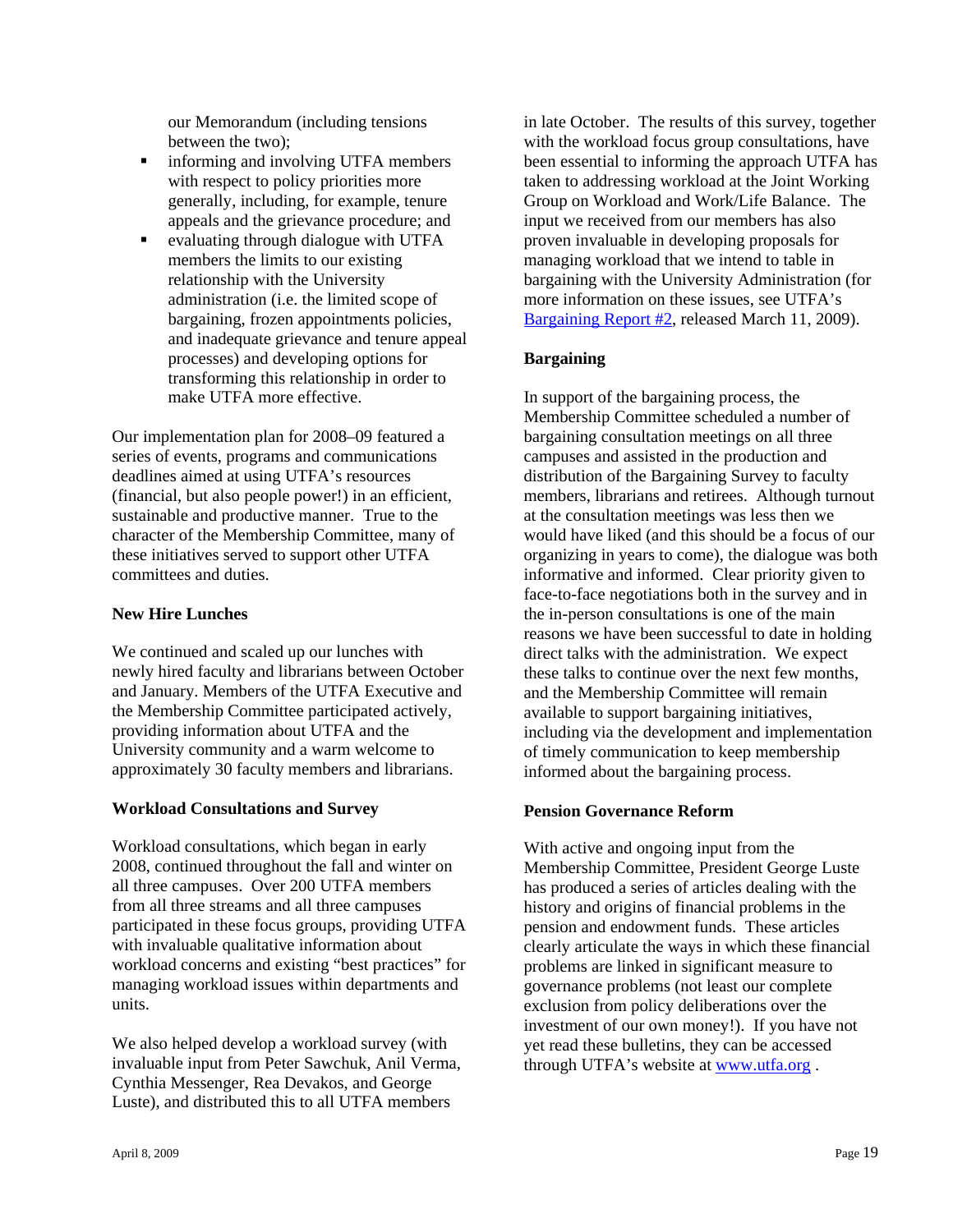#### **Wine and Cheese Reception**

The Membership Committee organized a wine and cheese reception at the UTFA office in October. The purpose of this meeting was to put members in contact with UTFA leadership in a relaxed and congenial setting. The event was a major success, with over 150 people in attendance. We also hosted a similar event at UTSC on April 1 which, though smaller, was also highly successful and drew in a number of committed and concerned members from the Scarborough campus. We will host an event at UTM in the near future.

#### **Newsletter**

The Membership Committee also oversees the design, writing, production and distribution of the UTFA newsletter and information bulletins, ably assisted by Marta Horban. Maggie Redekop was also active on the newsletter front this year, and put in considerable time on our first full newsletter of the year. We welcome any suggestions that would make the UTFA newsletter more accessible and user friendly.

#### **Members of the Committee**

I would like to sincerely thank the members of the committee for their commitment and hard work over the last year. Thank you to Rea Devakos, Helen Grad, Limo Grima, George Luste, Brock MacDonald, Maggie Redekop, Peter Sawchuk, Kent Weaver, and Terezia Zoric.

I know I speak for all of these people and the entire Executive in looking forward to more of the same, building on our outreach, in the months and years to come. All of our efforts rely on the participation, enthusiasm, and commitment of our members in making UTFA strong and effective as an advocate for faculty and librarians at the University of Toronto.

With active member support, UTFA can be an advocate for and an essential aspect of ensuring that the future of the institution is characterized by the highest standards of quality in teaching and research. This university works because we do.

Scott Prudham Chair, Membership Committee

## **Workload**

Workload continues to be a central issue of concern for the teaching stream at U of T, consistent with escalating and unregulated workloads in the tenure and librarian streams as well. Whereas last year UTFA reported that teaching stream dissatisfaction with unfair workloads could not specifically be disaggregated from the official results released from the University's *Speaking Up Employee Experience Survey*, we are now in an excellent position to document the depth and breadth of our workload problem. Extensive research and outreach conducted by UTFA confirms the existence of a crisis of excessive, escalating, and inequitable workloads for all faculty and librarians, but also points to some specific and acute problems in the teaching stream.

UTFA Teaching Stream Committee members supported this important work in numerous ways, including by helping to organize and participate in teaching stream focus groups on workload across all three campuses (an initiative led by UTFA VP, Salary, Benefits, and Pensions, Scott Prudham), and by contributing specific questions included in UTFA's comprehensive workload survey (crafted and coordinated by UTFA VP, University and External Affairs, Peter Sawchuk) conducted in November 2008. And in an arena shared with the University administration, UTFA VP, Grievances, Cynthia Messenger also advocated for critical policy changes designed to ensure equitable treatment of the teaching stream when she served on the Joint Working Group on Workload and Work/Life Balance.

Highlighted findings from UTFA's research on workload have been shared with members through Bargaining Report #2 for 2009–2010 (available on our web site at www.utfa.org). The Report identifies how increasing enrolments and inadequate resources devoted to teaching are causing workloads to escalate and pose significant threats to both "the student experience" and "academic freedom in teaching". Our teaching stream members have told us about their painful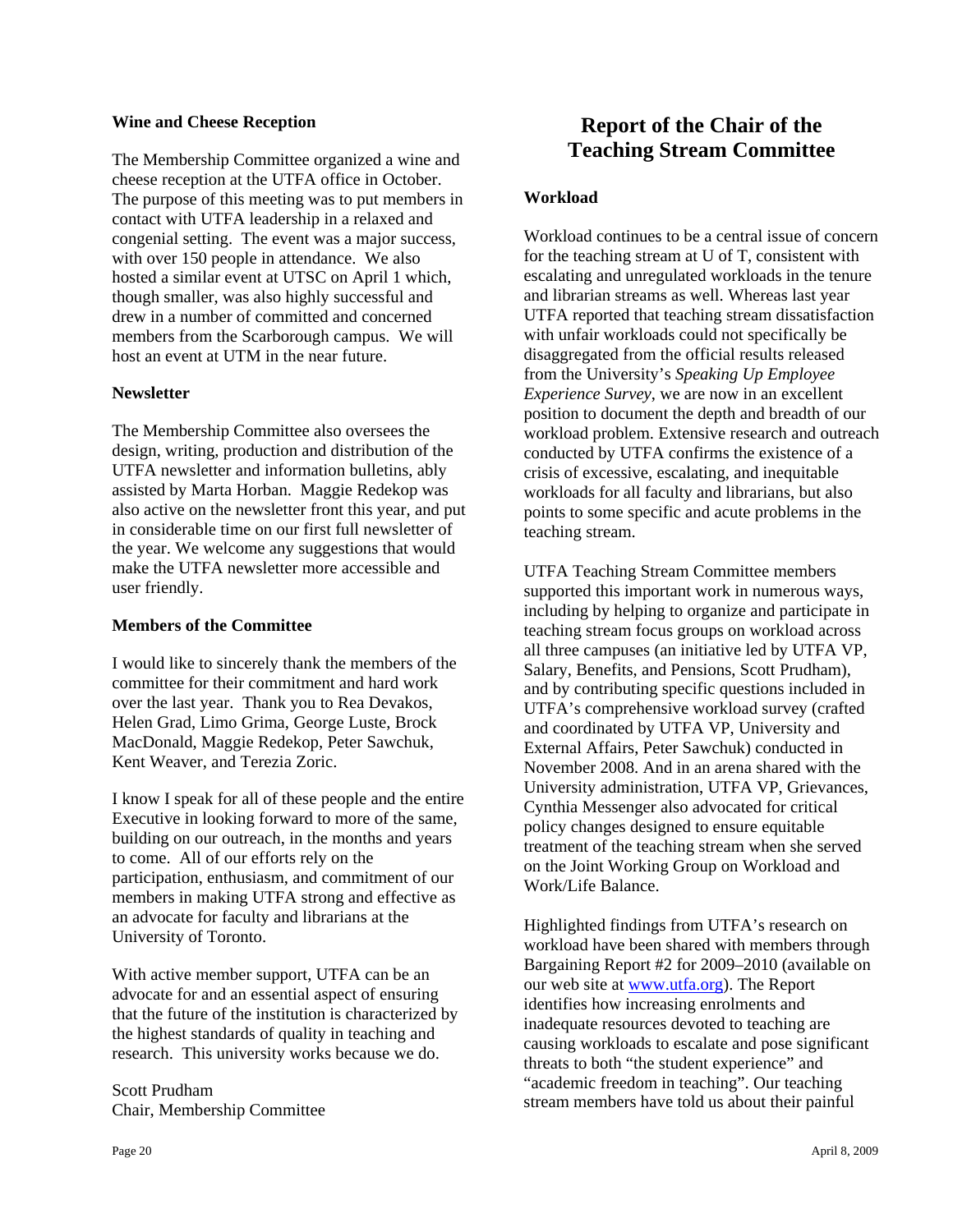familiarity with a range of unacceptable practices: excessive teaching-related workloads that make scholarship and/or service contributions nearly impossible; arbitrary increases in teaching assignments for lecturers; the assignment of substantial teaching and administrative duties that never get counted in workload totals; absent or inadequate TA support; plus other problems. Among surveyed faculty and librarians, teaching stream members were *most* likely to express concern that "the quality of education at the University of Toronto is affected by workload issues". These are some of the reasons that teaching stream faculty are strongly supportive of UTFA's efforts to negotiate new language to manage workloads. We are well represented on the 2009 UTFA bargaining team by myself (Terezia Zoric), as chair of our Committee, and by a previous Teaching Stream Chair (Cynthia Messenger), who is also acting in an advisory capacity to the bargaining team on workload related issues.

### **Appointments**

I am pleased to note a modest increase at U of T in the practice of initial three-year appointments for lecturers, followed by review and two-year extension contracts. If this is a trend, it is a welcome sign of the growing recognition within the University of the teaching stream as full and equal members of the faculty, deserving of secure contracts on the road to permanent status as Senior Lecturers. However, the absence of clear policy language and well-established norms guiding the "three-year review" process, and the resulting use of widely varying, *ad hoc* ( often less than ideal) contractual and review practices across departments and units, still constitutes a major problem and calls for substantive revisions to the University's outdated Policy and Procedures on Academic Appointments (PPAA).

#### **Ongoing and Future Directions**

In addition to the ongoing need to address workload and PPAA issues, the Committee continues to press job security for the stream as a priority issue. Other future goals of the committee include: revising our titles, reviewing and reforming divisional Teaching Effectiveness Guidelines, and lobbying OCUFA and CAUT to

represent the teaching stream in a more supportive and strategic manner. (Along with UTFA VP Peter Sawchuk, I will be meeting with CAUT executive members in late April 2009 to advance this latter goal.)

## **Upcoming Teaching Stream Events**

*Promotion to Senior Lecturer Workshop.* UTFA is presenting a workshop to assist faculty members in the teaching stream in preparing for promotion consideration. It will be held at OISE, 252 Bloor Street West, in the Boardroom – 12th Floor – Room 12-199, and is open to all teaching stream members of UTFA. Members should register by email to faculty@utfa.org before May 7, 2009, with their name, department and/or faculty, and rank (e.g., lecturer). Participants will receive information packages.

*Let's celebrate!* UTFA is organizing a celebration to mark the 10-year anniversary of the formation of the teaching stream. This event will feature presentations, panels, and a few speeches. It will take place on Thursday, September 24, 2009, from 12:00 to 5:00 p.m. Lunch will be served. The event is free and all are encouraged to attend. For more information, contact organizer Cynthia Messenger at cynthia.messenger@utoronto.ca .

## **Appreciations**

Finally, many thanks to the members of UTFA's Teaching Stream Committee, 2008–09: Don Boyes, Nancy Johnston, George Luste, Brock MacDonald, Jody Macdonald, Hazel McBride, Cynthia Messenger, Suzanne Meyers Sawa, Judith Poë, Janet Potter, Margaret Procter, and Tyler Tokaryk. Many thanks also to Chris Penn and all the other staff at UTFA for their thoughtful support.

Terezia Zoric, Chair, Teaching Stream Committee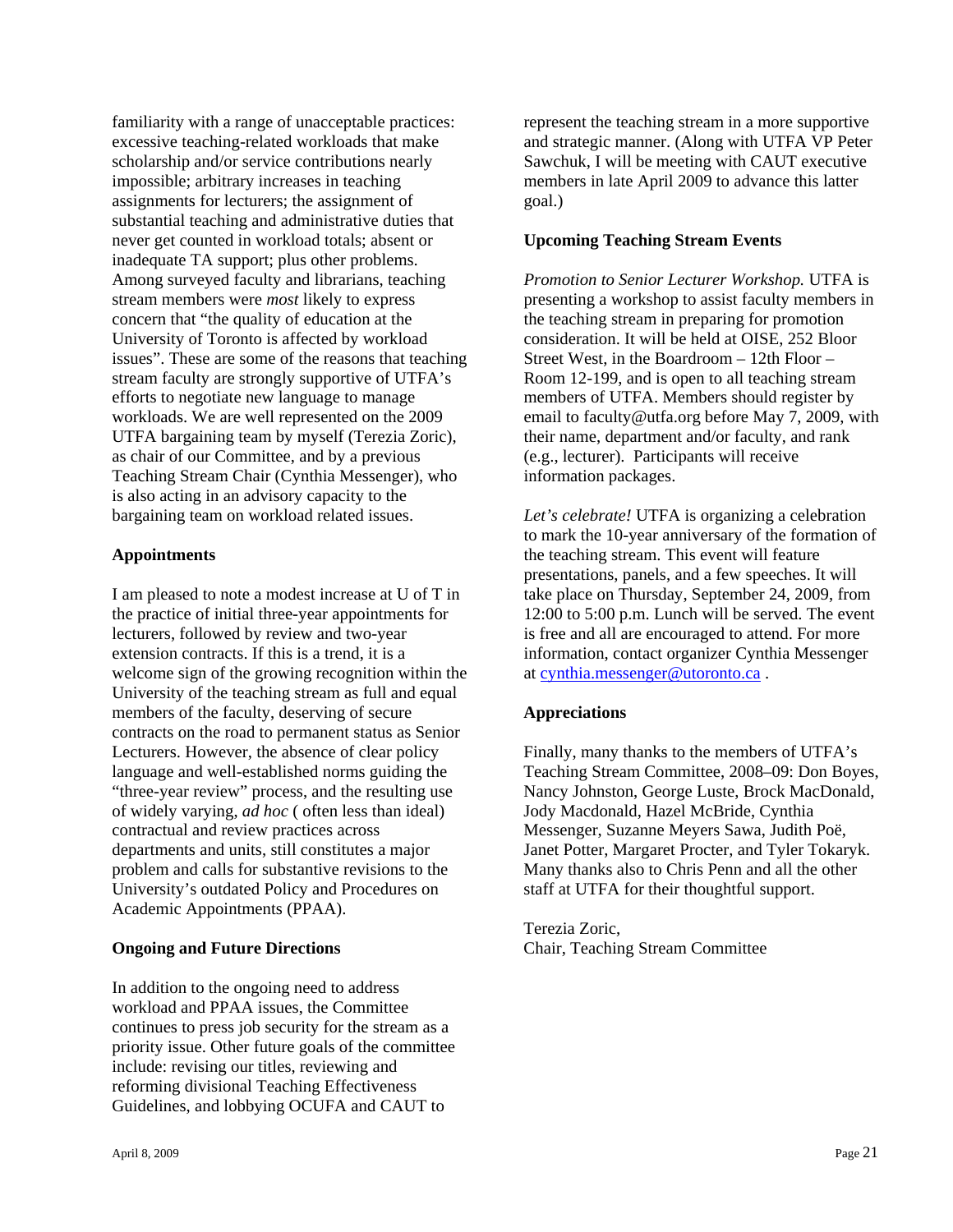## University College, 15 King's College Circle UC 179 **Friday, May 1, 2009**   $2:00 - 3:30$  p.m. The University of Toronto Faculty Association is presenting a workshop to assist faculty members in the Tenure Stream in preparing for tenure. Some issues to be discussed are: Preparation for the third-year review Discussion of the tenure process **The workshop is open to all members of the Faculty Association**  Members should register by email to faculty@utfa.org **April 27, 2009** with their name, department and/or faculty, and rank.

**Tenure and Promotion Workshop**

# **Promotion to Senior Lecturer Workshop**

OISE/UT, 252 Bloor Street West Boardroom –  $12<sup>th</sup>$  Floor – Room 12-199 **Tuesday, May 12, 2009** 

## $1:00 - 3:30$  p.m.

The University of Toronto Faculty Association is presenting a workshop to assist faculty members in the Teaching Stream in preparing for promotion consideration. The workshop is open to all Teaching Stream members of the Faculty Association.

Members should register by email to faculty@utfa.org before May 7, 2009 with their name, department and / or faculty, and rank (e.g., lecturer). Participants will receive information packages.

If you have any particular issues that you wish to discuss, please let us know in your email.

Wheelchair Accessible

Ġ